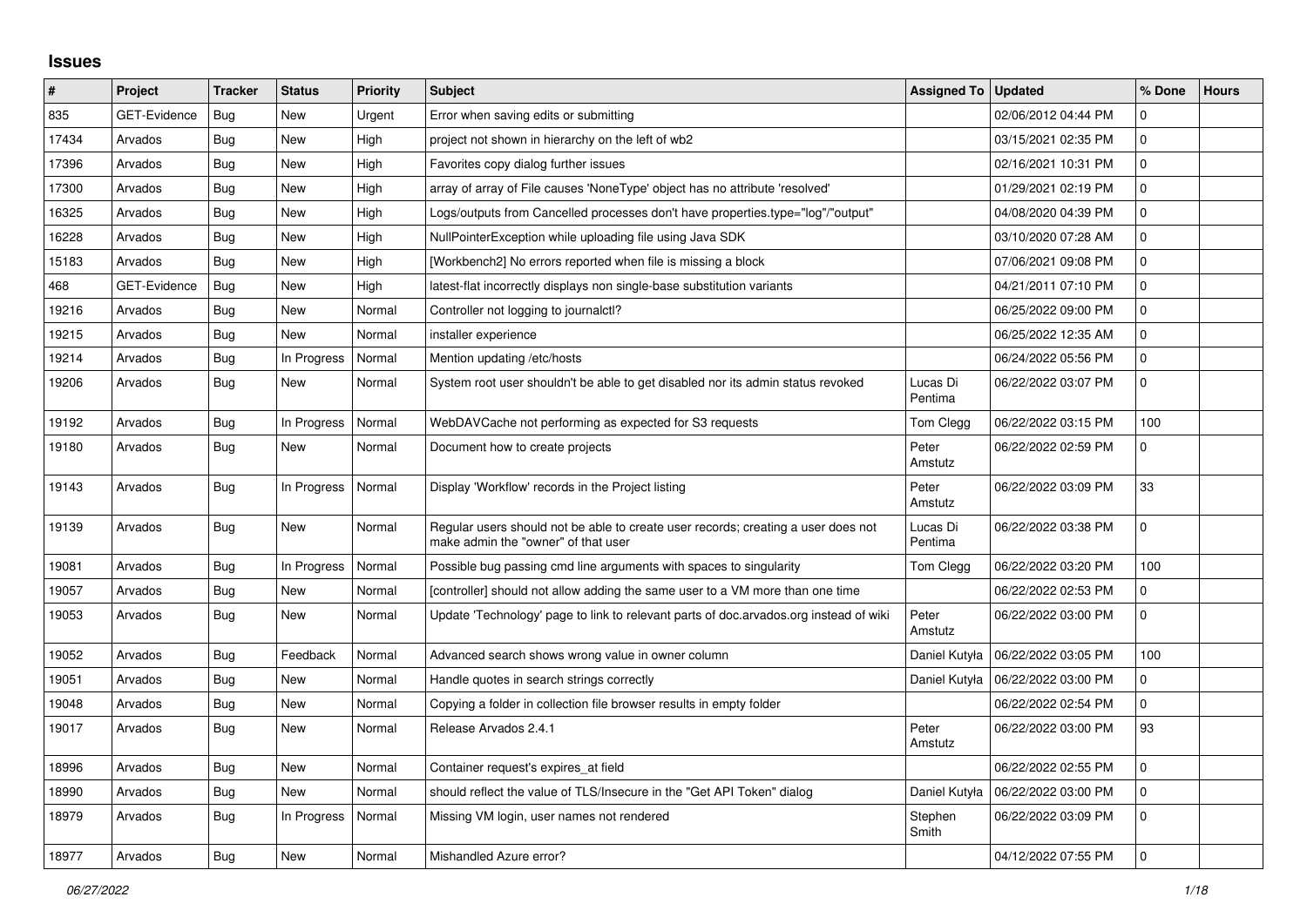| #     | Project                | Tracker    | <b>Status</b> | <b>Priority</b> | <b>Subject</b>                                                                                          | <b>Assigned To</b>  | <b>Updated</b>      | % Done       | <b>Hours</b> |
|-------|------------------------|------------|---------------|-----------------|---------------------------------------------------------------------------------------------------------|---------------------|---------------------|--------------|--------------|
| 18969 | Arvados                | <b>Bug</b> | New           | Normal          | Controller should monitor its own memory usage and pause requests handling when<br>memory usage is high |                     | 04/05/2022 02:53 PM | $\Omega$     |              |
| 18965 | Arvados                | <b>Bug</b> | Feedback      | Normal          | does not preserve the desired destination url through the login process                                 | Daniel Kutyła       | 06/22/2022 03:09 PM | $\mathbf 0$  |              |
| 18964 | Arvados                | <b>Bug</b> | New           | Normal          | Write better prefetch tests                                                                             |                     | 06/22/2022 02:56 PM | $\mathbf 0$  |              |
| 18936 | Arvados                | <b>Bug</b> | New           | Normal          | [api] [controller] remove reader_token support                                                          |                     | 06/22/2022 02:56 PM | $\mathbf 0$  |              |
| 18864 | Arvados                | <b>Bug</b> | New           | Normal          | "Responsible person" link is wrong                                                                      |                     | 03/14/2022 03:49 PM | $\mathbf 0$  |              |
| 18862 | Arvados                | <b>Bug</b> | New           | Normal          | [api] remove replay_job_log rake task                                                                   |                     | 03/14/2022 03:43 PM | $\mathbf 0$  |              |
| 18765 | Arvados                | <b>Bug</b> | New           | Normal          | engine configuration too big > 1048448 with singularity                                                 |                     | 06/07/2022 01:56 PM | $\mathbf 0$  |              |
| 18762 | Arvados                | <b>Bug</b> | New           | Normal          | rails background tasks scaling issues                                                                   |                     | 06/22/2022 02:56 PM | $\mathbf 0$  |              |
| 18724 | Arvados                | Bug        | New           | Normal          | Collection file_names should contain full paths for substring matching                                  |                     | 03/01/2022 09:11 PM | $\mathbf 0$  |              |
| 18697 | Arvados<br>Workbench 2 | <b>Bug</b> | New           | Normal          | Cypress tests for federated scenarios                                                                   | Lucas Di<br>Pentima | 06/22/2022 02:55 PM | $\mathbf 0$  |              |
| 18671 | Arvados                | <b>Bug</b> | New           | Normal          | [go sdk] update documentation                                                                           |                     | 01/24/2022 09:33 PM | $\mathbf 0$  |              |
| 18618 | Arvados                | Bug        | New           | Normal          | Reusing workflows/steps is too slow                                                                     |                     | 01/07/2022 07:12 PM | $\Omega$     |              |
| 18587 | Arvados<br>Workbench 2 | <b>Bug</b> | New           | Normal          | "Copy selected into collection" incorrect behavior                                                      | Lucas Di<br>Pentima | 02/02/2022 04:00 PM | $\Omega$     |              |
| 18586 | Arvados                | <b>Bug</b> | New           | Normal          | Remove docs/code for unsupported AsyncPermissionsUpdateInterval                                         |                     | 12/14/2021 04:21 PM | $\Omega$     |              |
| 18563 | Arvados                | Bug        | <b>New</b>    | Normal          | [config] simplify/streamline InternalURLs/ExternalURL situation                                         |                     | 06/07/2022 09:07 PM | $\mathbf 0$  |              |
| 18501 | Arvados                | <b>Bug</b> | New           | Normal          | Add option in ARV GUI to open link in new tab                                                           |                     | 11/30/2021 03:43 PM | $\mathbf 0$  |              |
| 18500 | Arvados                | <b>Bug</b> | New           | Normal          | Arvados CV for "Study Type" property not active                                                         |                     | 11/30/2021 03:41 PM | $\mathbf 0$  |              |
| 18499 | Arvados                | <b>Bug</b> | New           | Normal          | Advanced Dialog on collections shows the manifest_text as null                                          |                     | 11/30/2021 03:38 PM | $\mathbf 0$  |              |
| 18498 | Arvados                | <b>Bug</b> | New           | Normal          | WB2 collection UUID in project URL shows blank page                                                     |                     | 11/30/2021 03:37 PM | $\mathbf{0}$ |              |
| 18486 | Arvados                | Bug        | New           | Normal          | Docker containers are always removed                                                                    |                     | 12/07/2021 03:31 PM | $\mathbf 0$  |              |
| 18481 | Arvados                | <b>Bug</b> | New           | Normal          | Workbench allows setting values with leading and trailing whitespace in property<br>values              |                     | 11/26/2021 08:13 AM | $\mathbf 0$  |              |
| 18393 | Arvados                | <b>Bug</b> | New           | Normal          | [workbench2] forces relogin on every new window/tab                                                     |                     | 11/19/2021 02:43 PM | $\Omega$     |              |
| 18385 | Arvados                | <b>Bug</b> | New           | Normal          | arvados-server config-dump   arvados-server config-check -config=- spurious<br>warnings                 |                     | 11/16/2021 09:06 PM | $\mathbf 0$  |              |
| 18371 | Arvados<br>Workbench 2 | <b>Bug</b> | New           | Normal          | Handle unreachable API server better on startup                                                         |                     | 11/15/2021 07:09 PM | $\mathbf 0$  |              |
| 18345 | Arvados                | <b>Bug</b> | New           | Normal          | Activity script crash                                                                                   |                     | 11/23/2021 09:13 PM | 0            |              |
| 18334 | Arvados                | Bug        | New           | Normal          | Accept release info changes in docker recipes                                                           |                     | 11/04/2021 03:23 PM | $\mathbf 0$  |              |
| 18311 | Arvados                | Bug        | New           | Normal          | [cwl] test 221 in the 1.2 conformance suite is failing on singularity                                   | Peter<br>Amstutz    | 06/22/2022 02:56 PM | $\mathbf 0$  |              |
| 18292 | Arvados                | Bug        | New           | Normal          | [cleanup] remove AssignNodeHostname from the configuration. Also from the<br>documentation.             |                     | 10/22/2021 09:24 PM | $\mathbf 0$  |              |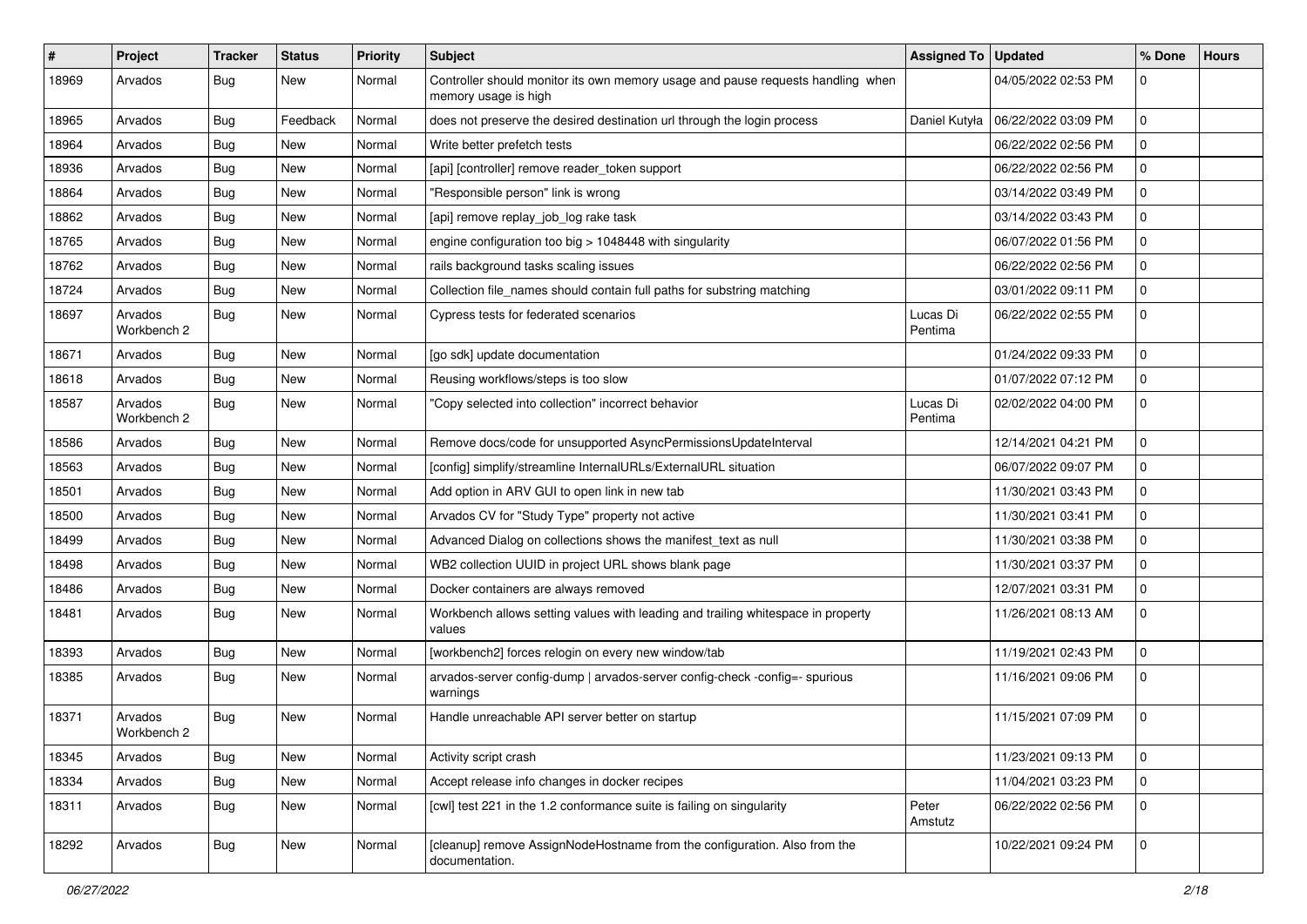| $\#$  | Project                | <b>Tracker</b> | <b>Status</b> | <b>Priority</b> | <b>Subject</b>                                                                                           | Assigned To       | <b>Updated</b>      | % Done      | <b>Hours</b> |
|-------|------------------------|----------------|---------------|-----------------|----------------------------------------------------------------------------------------------------------|-------------------|---------------------|-------------|--------------|
| 18280 | Arvados                | Bug            | <b>New</b>    | Normal          | Advanced Search in ARV PROD GUI non-functional                                                           |                   | 10/20/2021 04:46 PM | $\mathbf 0$ |              |
| 18279 | Arvados                | Bug            | New           | Normal          | Data Collection page on 2.3.0 rc2                                                                        |                   | 10/20/2021 04:45 PM | $\mathbf 0$ |              |
| 18278 | Arvados                | <b>Bug</b>     | New           | Normal          | [k8s] start using an ingress                                                                             | Ward<br>Vandewege | 11/09/2021 07:56 PM | $\mathbf 0$ |              |
| 18266 | Arvados                | <b>Bug</b>     | New           | Normal          | Turn manual testing plan for WB2 into tickets to write cypress tests                                     |                   | 06/22/2022 02:54 PM | $\mathbf 0$ |              |
| 18262 | Arvados                | Bug            | New           | Normal          | [crunch-run] handle out-of-diskspace on the compute node better                                          |                   | 10/08/2021 09:42 PM | $\mathbf 0$ |              |
| 18220 | Arvados                | <b>Bug</b>     | <b>New</b>    | Normal          | Support Docker ENTRYPOINT on Singularity in crunch-run                                                   |                   | 09/29/2021 03:25 PM | $\mathbf 0$ |              |
| 18214 | Arvados                | <b>Bug</b>     | New           | Normal          | global search results link to wb1 not wb2                                                                |                   | 09/28/2021 07:30 PM | $\mathbf 0$ |              |
| 18212 | Arvados                | Bug            | <b>New</b>    | Normal          | Read-only users can't open file in new tab                                                               |                   | 09/28/2021 07:27 PM | $\mathbf 0$ |              |
| 18210 | Arvados                | Bug            | <b>New</b>    | Normal          | Create Mountainduck Bookmark files not working                                                           |                   | 09/28/2021 07:14 PM | $\mathbf 0$ |              |
| 18208 | Arvados                | <b>Bug</b>     | New           | Normal          | Workbench2 search shows all sites even if just searching in one site                                     |                   | 09/28/2021 07:09 PM | $\mathbf 0$ |              |
| 18204 | Arvados                | Bug            | <b>New</b>    | Normal          | Workbench2 is missing a UI that shows which group a user is member of                                    |                   | 09/27/2021 08:47 PM | $\Omega$    |              |
| 18202 | Arvados<br>Workbench 2 | Bug            | New           | Normal          | User Attributes Dialog are incorrectly displayed                                                         |                   | 09/27/2021 08:36 PM | $\mathbf 0$ |              |
| 18201 | Arvados<br>Workbench 2 | Bug            | New           | Normal          | "Shared with me" Tree keeps expanding even if I closed it intentionally                                  |                   | 09/27/2021 08:28 PM | $\mathbf 0$ |              |
| 18200 | Arvados<br>Workbench 2 | Bug            | New           | Normal          | Different content size of collection & files in wb2 vs wb                                                |                   | 09/27/2021 08:17 PM | $\mathbf 0$ |              |
| 18199 | Arvados                | Bug            | New           | Normal          | Issue with sharing settings of "open access" new projects                                                |                   | 09/27/2021 07:58 PM | $\mathbf 0$ |              |
| 18198 | Arvados                | Bug            | New           | Normal          | "copy selected files into collection" function in WB2 extremely slow                                     |                   | 09/27/2021 07:45 PM | $\mathbf 0$ |              |
| 18192 | Arvados                | Bug            | New           | Normal          | Advanced search is showing ROX IDs in the search field syntax instead of clear<br>values                 |                   | 09/27/2021 07:13 PM | $\mathbf 0$ |              |
| 18191 | Arvados                | Bug            | <b>New</b>    | Normal          | [doc] the compute node image doc does not take releases into account                                     |                   | 09/24/2021 09:50 PM | $\mathbf 0$ |              |
| 18170 | Arvados                | Bug            | New           | Normal          | Display of long names can be improved on WB2                                                             |                   | 09/20/2021 06:19 PM | $\mathbf 0$ |              |
| 18168 | Arvados                | Bug            | New           | Normal          | Workbench2 Trash is not listing all trashed items                                                        |                   | 09/20/2021 06:14 PM | $\mathbf 0$ |              |
| 18167 | Arvados                | Bug            | New           | Normal          | Files in collection are not sorted                                                                       |                   | 09/20/2021 05:38 PM | $\mathbf 0$ |              |
| 18166 | Arvados                | <b>Bug</b>     | New           | Normal          | [Release] Auto-sync the arvados gem dependencies on RailsAPI and Workbench1                              |                   | 11/10/2021 04:14 PM | $\mathbf 0$ |              |
| 18161 | Arvados                | <b>Bug</b>     | New           | Normal          | [a-d-c] the arvados_dispatchcloud_queue_entries prometheus metric should report<br>actual instance types |                   | 09/16/2021 04:41 PM | $\mathbf 0$ |              |
| 18118 | Arvados                | Bug            | New           | Normal          | investigate separate socket timeouts waiting for connection and HTTP response in<br>Python SDK           |                   | 09/08/2021 03:22 PM | $\Omega$    |              |
| 18114 | Arvados                | Bug            | New           | Normal          | [a-d-c] slow down retries when CreateInstance returns non-quota/non-throttle errors                      |                   | 09/07/2021 06:11 PM | $\mathbf 0$ |              |
| 18101 | Arvados                | Bug            | New           | Normal          | [a-d-c] [AWS] add option to spin up (spot) instances in more/all availability zones in<br>the region     |                   | 09/03/2021 08:16 PM | $\mathbf 0$ |              |
| 18075 | Arvados                | Bug            | New           | Normal          | arvados-dispatch-cloud should respect Containers.MaxComputeVMs                                           |                   | 08/30/2021 07:33 PM | $\mathbf 0$ |              |
| 18019 | Arvados                | <b>Bug</b>     | New           | Normal          | [deployment][arvados-formula] selinux breaks many installation steps                                     |                   | 08/12/2021 06:31 PM | l 0         |              |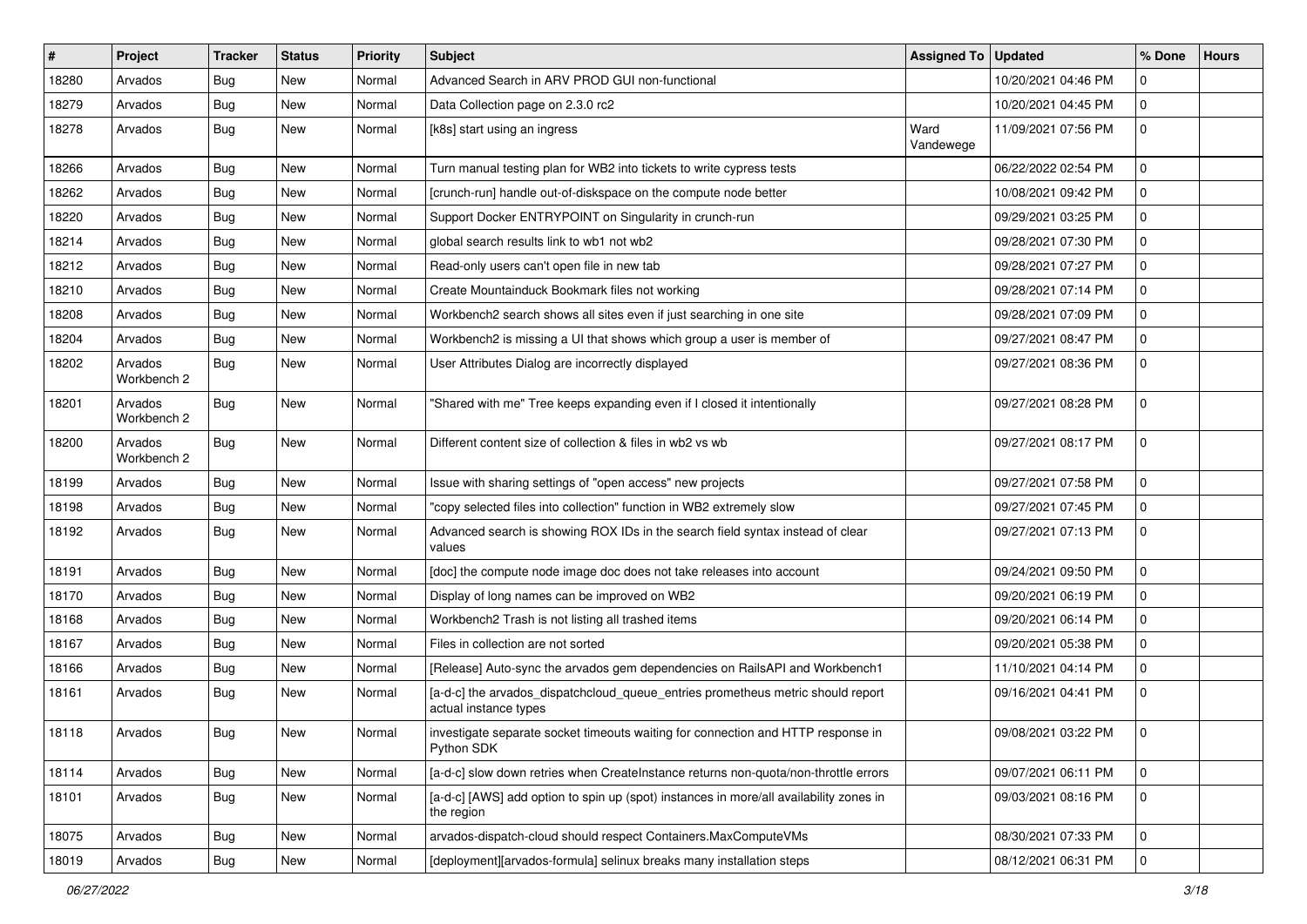| #     | Project | <b>Tracker</b> | <b>Status</b> | <b>Priority</b> | <b>Subject</b>                                                                                                                                | <b>Assigned To</b> | <b>Updated</b>      | % Done       | <b>Hours</b> |
|-------|---------|----------------|---------------|-----------------|-----------------------------------------------------------------------------------------------------------------------------------------------|--------------------|---------------------|--------------|--------------|
| 18016 | Arvados | <b>Bug</b>     | <b>New</b>    | Normal          | [api] remove unused last_used_at and last_used_by_ip_address columns on<br>api client authorizations table                                    |                    | 08/12/2021 02:52 PM | $\mathbf{0}$ |              |
| 18011 | Arvados | Bug            | New           | Normal          | [packaging][centos7] systemctl daemon-reload should be run by the post-inst script<br>when upgrading packages on centos 7                     |                    | 08/13/2021 12:07 AM | $\mathbf 0$  |              |
| 18009 | Arvados | Bug            | <b>New</b>    | Normal          | [controller] always returns an empty "unsigned manifest text" field for collections                                                           |                    | 08/11/2021 05:15 PM | $\mathbf 0$  |              |
| 18008 | Arvados | Bug            | <b>New</b>    | Normal          | [api] regid not always being recorded in the api server log                                                                                   |                    | 08/11/2021 05:06 PM | $\Omega$     |              |
| 18000 | Arvados | Bug            | <b>New</b>    | Normal          | [deduplicationreport] negative number in the "saved by Keep deduplication" report                                                             |                    | 08/10/2021 01:27 PM | $\mathbf 0$  |              |
| 17942 | Arvados | <b>Bug</b>     | <b>New</b>    | Normal          | [arv-mount] requests manifest text multiple times when mounting collection                                                                    |                    | 08/09/2021 03:41 PM | $\mathbf 0$  |              |
| 17941 | Arvados | Bug            | New           | Normal          | [ws] memory management issues                                                                                                                 |                    | 08/09/2021 03:40 PM | $\Omega$     |              |
| 17940 | Arvados | Bug            | New           | Normal          | [controller] memory management issues                                                                                                         |                    | 08/09/2021 03:40 PM | $\mathbf 0$  |              |
| 17938 | Arvados | <b>Bug</b>     | <b>New</b>    | Normal          | [deployment][arvados-formula] shell node centos-7 packages                                                                                    | Javier Bértoli     | 07/23/2021 07:08 PM | $\mathbf 0$  |              |
| 17937 | Arvados | Bug            | <b>New</b>    | Normal          | [workbench] uploader is hardcoded to X-Keep-Desired-Replicas: 2                                                                               |                    | 08/13/2021 04:40 AM | $\mathbf{0}$ |              |
| 17918 | Arvados | Bug            | New           | Normal          | cwltool 'id' changes packing behavior                                                                                                         | Peter<br>Amstutz   | 06/22/2022 02:56 PM | $\mathbf{0}$ |              |
| 17878 | Arvados | <b>Bug</b>     | New           | Normal          | [container shell] confusing error "channel 3: bad ext data" when forwarding tcp traffic<br>into a container with API: false                   |                    | 07/08/2021 05:21 PM | $\Omega$     |              |
| 17859 | Arvados | Bug            | New           | Normal          | When @AutoSetupNewUsers: true@ new users' username is added as email                                                                          |                    | 08/02/2021 12:23 PM | $\mathbf{0}$ |              |
| 17846 | Arvados | Bug            | <b>New</b>    | Normal          | [tutorial] inconsistencies/roadbumps                                                                                                          | Ward<br>Vandewege  | 06/22/2022 02:56 PM | $\Omega$     |              |
| 17845 | Arvados | Bug            | <b>New</b>    | Normal          | [tutorial] reuse is not working                                                                                                               |                    | 06/22/2022 02:56 PM | $\mathbf 0$  |              |
| 17786 | Arvados | Bug            | <b>New</b>    | Normal          | [deployment][webshell][shellinabox] centos 7's shellinabox is not pam-enabled                                                                 |                    | 07/09/2021 07:29 PM | $\Omega$     |              |
| 17780 | Arvados | Bug            | New           | Normal          | [a-d-c] when toggling UsePreemptibleInstances, existing containers that are runnable<br>generate lots of errors                               |                    | 07/06/2021 09:07 PM | $\mathbf 0$  |              |
| 17775 | Arvados | Bug            | <b>New</b>    | Normal          | [a-d-c] the user should be able to see when preemptible nodes get shut down and the<br>running container requeued                             |                    | 12/14/2021 09:01 PM | $\Omega$     |              |
| 17771 | Arvados | Bug            | New           | Normal          | [a-d-c] when a cluster supports preemptible nodes, there should be a knob to allow<br>the user to choose the use of preemptible nodes, or not |                    | 07/06/2021 09:08 PM | $\Omega$     |              |
| 17764 | Arvados | Bug            | <b>New</b>    | Normal          | [arv-put] progress update does not refresh frequently enough                                                                                  |                    | 07/06/2021 09:08 PM | $\Omega$     |              |
| 17759 | Arvados | Bug            | <b>New</b>    | Normal          | [Keep] azure blob driver 404 errors are weird                                                                                                 |                    | 07/06/2021 09:08 PM | $\mathbf{0}$ |              |
| 17746 | Arvados | Bug            | <b>New</b>    | Normal          | Long lines in the WB2 logs are wrapped messing up the viewport                                                                                |                    | 06/01/2021 09:50 PM | $\Omega$     |              |
| 17745 | Arvados | Bug            | New           | Normal          | [config] arvados-server config-dump with ec2 driver has confusing output                                                                      |                    | 07/06/2021 09:08 PM | $\mathbf 0$  |              |
| 17741 | Arvados | <b>Bug</b>     | New           | Normal          | Golang SDK CollectionFileSystem uses time.Now() as default Last-Modified for all<br>collections identified by portable data hash              |                    | 06/04/2021 03:30 PM | $\mathbf 0$  |              |
| 17681 | Arvados | Bug            | New           | Normal          | [controller] seems to have a really long timeout for its db connection                                                                        |                    | 06/08/2021 05:52 PM | $\mathbf 0$  |              |
| 17674 | Arvados | Bug            | <b>New</b>    | Normal          | add profiling infrastructure to Rails API server                                                                                              |                    | 06/08/2021 05:53 PM | $\mathbf 0$  |              |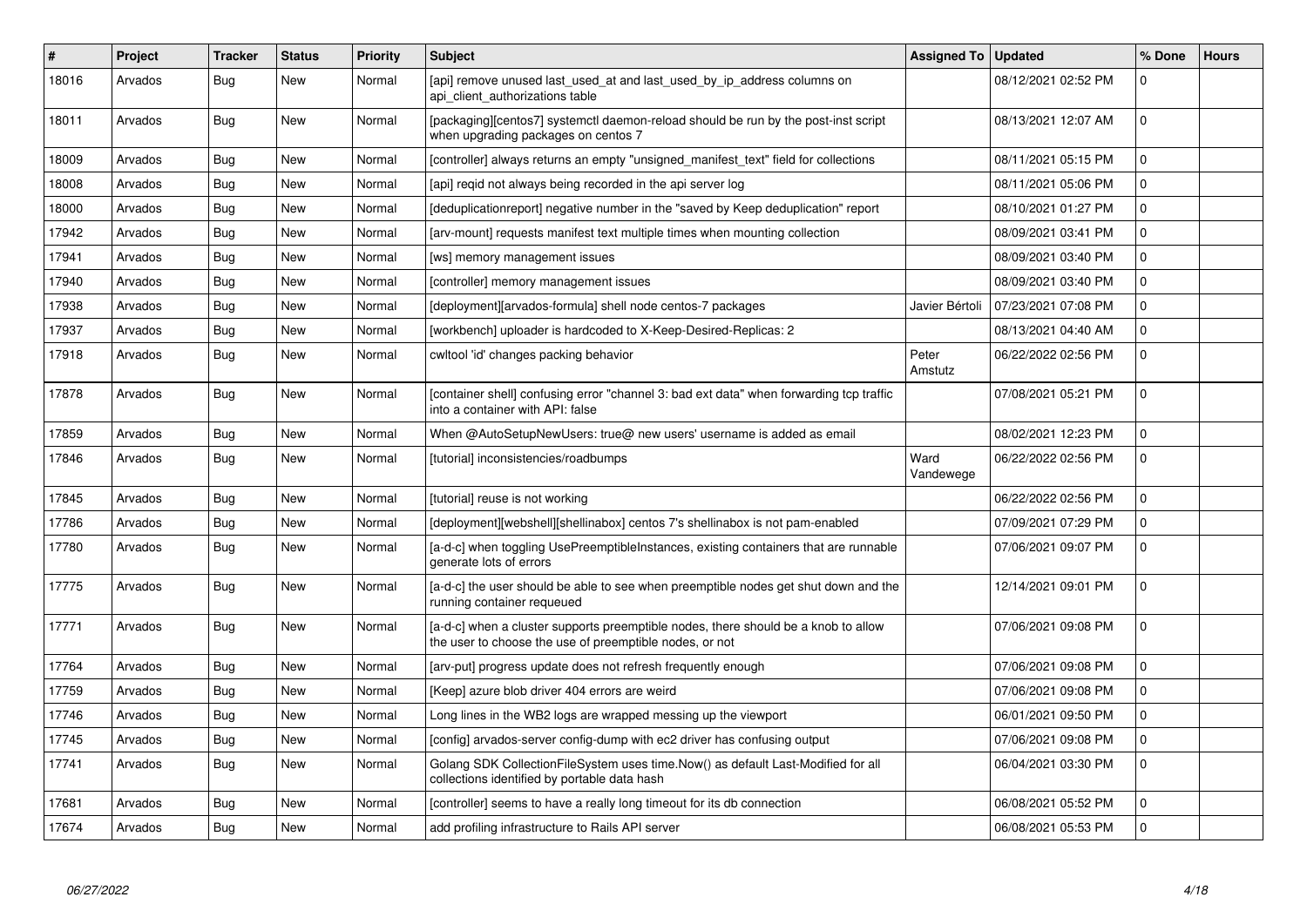| $\#$  | Project                | Tracker    | <b>Status</b>    | <b>Priority</b> | Subject                                                                                                                  | Assigned To   Updated |                     | % Done              | <b>Hours</b> |
|-------|------------------------|------------|------------------|-----------------|--------------------------------------------------------------------------------------------------------------------------|-----------------------|---------------------|---------------------|--------------|
| 17597 | Arvados                | <b>Bug</b> | New              | Normal          | [keep-web] Improve error response when AnonymousUserToken not configured and<br>no token provided by client              |                       | 04/28/2021 06:24 PM | $\Omega$            |              |
| 17584 | Arvados                | Bug        | New              | Normal          | Permission dialog should indicate that permissions are inherited                                                         |                       | 04/26/2021 02:11 PM | $\mathbf 0$         |              |
| 17580 | Arvados                | <b>Bug</b> | New              | Normal          | multi-select for inputs in workflow doesn't work anymore                                                                 |                       | 04/23/2021 01:55 PM | $\mathbf 0$         |              |
| 17578 | Arvados                | Bug        | <b>New</b>       | Normal          | Global search results presentation in WB2                                                                                |                       | 04/23/2021 01:51 PM | $\mathbf 0$         |              |
| 17577 | Arvados                | <b>Bug</b> | New              | Normal          | Current description not shown under Edit Project                                                                         |                       | 04/22/2021 06:55 AM | $\mathbf 0$         |              |
| 17576 | Arvados                | <b>Bug</b> | <b>New</b>       | Normal          | Copy collection link includes style                                                                                      |                       | 04/22/2021 06:54 AM | $\mathbf 0$         |              |
| 17575 | Arvados                | <b>Bug</b> | New              | Normal          | "Shared with me" Tree keeps expanding even if I closed it intentionally                                                  |                       | 04/22/2021 06:51 AM | 0                   |              |
| 17561 | Arvados                | Bug        | New              | Normal          | [arvados-dispatch-cloud] inst.SetTags() and inst.Destroy() should respect rate-limiting<br>responses from cloud provider |                       | 06/02/2021 08:02 PM | $\mathbf 0$         |              |
| 17494 | Arvados                | <b>Bug</b> | New              | Normal          | Still updating users from login cluster when nothing changed                                                             |                       | 03/22/2021 04:00 PM | $\mathbf 0$         |              |
| 17433 | Arvados                | Bug        | New              | Normal          | Long picklists hide typing field in WB2                                                                                  |                       | 03/01/2021 09:06 PM | $\mathbf 0$         |              |
| 17428 | Arvados                | <b>Bug</b> | <b>New</b>       | Normal          | [deployment] arvados-api-server fails to re-install/upgrade if the postgresql-client and<br>the server versions differ   |                       | 07/06/2021 09:08 PM | $\mathbf 0$         |              |
| 17424 | Arvados                | Bug        | <b>New</b>       | Normal          | [API] group contents endpoint edge cases with filter on uuid                                                             |                       | 03/08/2021 08:48 PM | $\mathbf 0$         |              |
| 17416 | Arvados<br>Workbench 2 | Bug        | New              | Normal          | Make sure dev packages don't get included when making the production build                                               |                       | 02/19/2021 07:45 PM | $\mathbf 0$         |              |
| 17413 | Arvados                | Bug        | New              | Normal          | [arv-mount] Exit (instead of undefined behavior) after unhandled exception                                               |                       | 07/06/2021 09:08 PM | $\mathbf 0$         |              |
| 17400 | Arvados<br>Workbench 2 | <b>Bug</b> | New              | Normal          | Directly shared collections are displayed as "read-only"                                                                 |                       | 02/17/2021 10:37 PM | $\mathbf 0$         |              |
| 17381 | Arvados                | Bug        | <b>New</b>       | Normal          | [playground] [wb2] add a redirect                                                                                        |                       | 02/12/2021 04:34 PM | $\mathbf 0$         |              |
| 17358 | Arvados                | <b>Bug</b> | New              | Normal          | [wb2] mis-placed label?                                                                                                  |                       | 07/06/2021 09:08 PM | $\mathbf 0$         |              |
| 17357 | Arvados                | Bug        | <b>New</b>       | Normal          | [wb2] ssh keys for admin user list all of them (in the user tab)                                                         |                       | 07/06/2021 09:08 PM | $\mathbf 0$         |              |
| 17347 | Arvados                | <b>Bug</b> | New              | Normal          | crunch-run -- list fatal error out of memory                                                                             |                       | 02/05/2021 05:22 PM | 0                   |              |
| 17345 | Arvados                | <b>Bug</b> | <b>New</b>       | Normal          | [boot] handle dependency upgrades better in "arvados-package build"                                                      |                       | 07/06/2021 09:12 PM | $\mathbf 0$         |              |
| 17314 | Arvados                | Bug        | New              | Normal          | [API] [controller] [Workbench] 404 on foreign user UUID in admin interface                                               |                       | 07/06/2021 09:08 PM | $\mathbf 0$         |              |
| 17291 | Arvados                | <b>Bug</b> | <b>New</b>       | Normal          | Copy selected to collection issue                                                                                        |                       | 01/25/2021 04:59 PM | $\mathbf 0$         |              |
| 17275 | Arvados                | Bug        | New              | Normal          | Move Go Arvados RPC module into Go SDK & migrate to new API                                                              |                       | 01/20/2021 04:36 PM | $\mathbf 0$         |              |
| 17244 | Arvados                | <b>Bug</b> | New              | Normal          | Make sure cgroupsV2 works with Arvados                                                                                   |                       | 01/19/2021 06:43 PM | $\mathbf 0$         |              |
| 17195 | Arvados<br>Workbench 2 | <b>Bug</b> | <sub>I</sub> New | Normal          | workbench2/static/js/main.ad432f16.js has c97qk.arvadosapi.com hardcoded                                                 |                       | 12/05/2020 07:41 PM | l 0                 |              |
| 17186 | Arvados                | <b>Bug</b> | New              | Normal          | [dispatch] broken node logs should also be copied to a-d-c logs                                                          |                       | 12/02/2020 05:49 PM | $\mathbf 0$         |              |
| 17168 | Arvados                | Bug        | In Progress      | Normal          | Add some basic documentation about wb2 to user guide                                                                     | Sarah<br>Zaranek      | 11/30/2020 09:28 PM | 0                   |              |
| 17160 | Arvados                | <b>Bug</b> | New              | Normal          | [packaging] upgrade run_upload_packages.py to use twine for upload to PyPI                                               |                       | 11/23/2020 04:28 PM | $\mathsf{O}\xspace$ |              |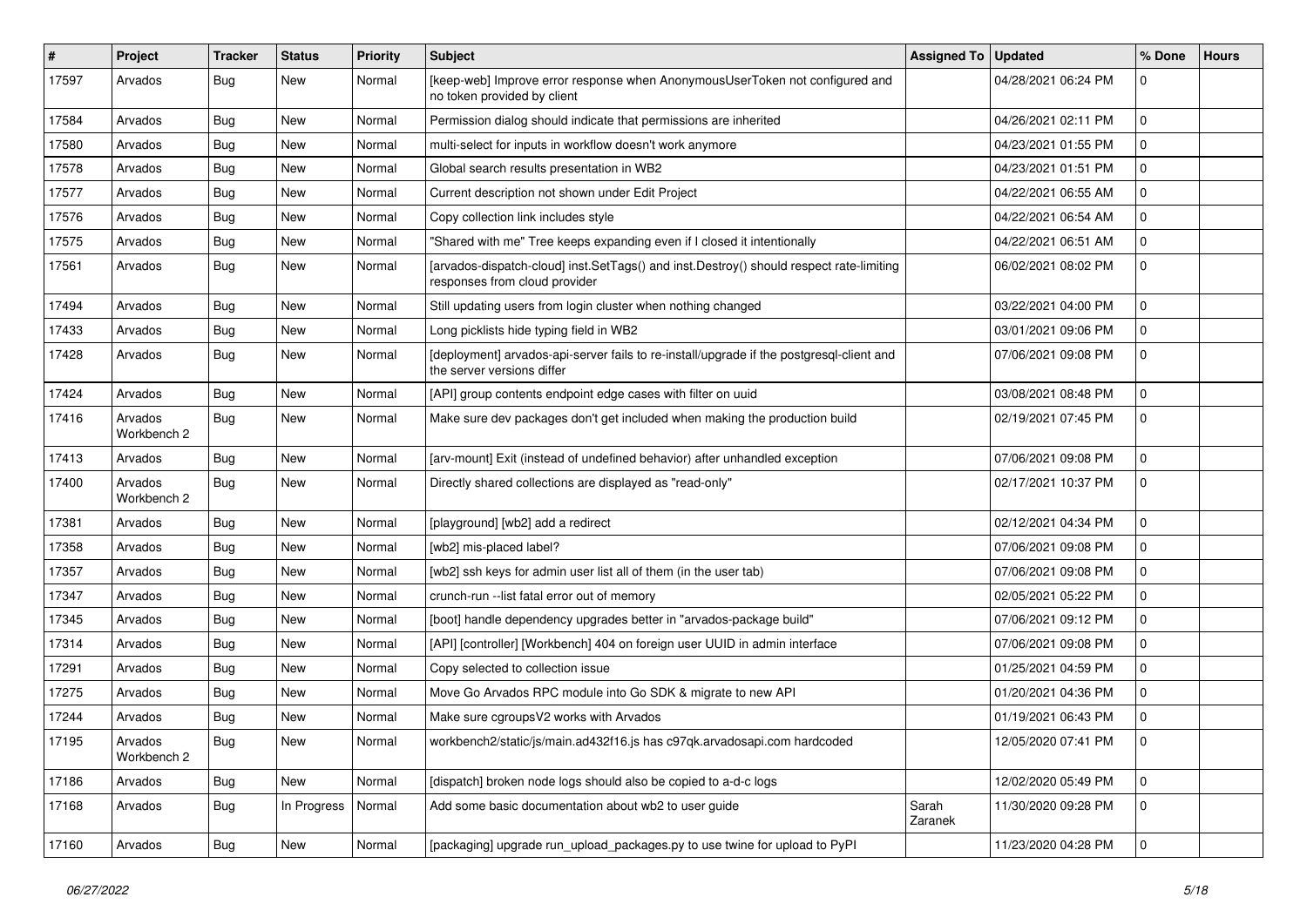| #     | Project                | Tracker    | <b>Status</b> | <b>Priority</b> | <b>Subject</b>                                                                                                   | Assigned To   Updated |                     | % Done      | <b>Hours</b> |
|-------|------------------------|------------|---------------|-----------------|------------------------------------------------------------------------------------------------------------------|-----------------------|---------------------|-------------|--------------|
| 17159 | Arvados                | <b>Bug</b> | New           | Normal          | [build] make build-packages-python-ruby run on a Jenkins satellite                                               |                       | 11/23/2020 04:25 PM | $\Omega$    |              |
| 17158 | Arvados                | Bug        | New           | Normal          | Cannot execute a registered CommandLineTool, only Workflow                                                       |                       | 11/23/2020 04:20 PM | $\mathbf 0$ |              |
| 17157 | Arvados                | <b>Bug</b> | New           | Normal          | Workbench should have all collection updates result in new versions                                              |                       | 11/23/2020 04:22 PM | $\mathbf 0$ |              |
| 17153 | Arvados                | <b>Bug</b> | New           | Normal          | Displays "Your project is empty." instead of "Nothing matched the search" when a<br>search doesn't find anything |                       | 11/19/2020 08:16 PM | $\mathbf 0$ |              |
| 17074 | Arvados                | Bug        | New           | Normal          | Use count=none & keyset paging                                                                                   |                       | 11/03/2020 09:15 PM | 0           |              |
| 17073 | Arvados                | <b>Bug</b> | New           | Normal          | Permission links originating from users should only update that user                                             | Peter<br>Amstutz      | 02/02/2021 06:32 PM | $\mathbf 0$ |              |
| 17052 | Arvados                | <b>Bug</b> | In Progress   | Normal          | arvados-server replaces run_test_services.py                                                                     |                       | 10/28/2020 04:37 PM | $\Omega$    |              |
| 17041 | Arvados                | Bug        | New           | Normal          | Upload doesn't work on arvbox-demo                                                                               |                       | 10/22/2020 08:05 PM | $\mathbf 0$ |              |
| 17005 | Arvados                | <b>Bug</b> | New           | Normal          | CWL v1.2 Conformance test 83 failed twice on the new Arvados Playground                                          |                       | 10/14/2020 04:19 PM | $\mathbf 0$ |              |
| 16973 | Arvados                | Bug        | New           | Normal          | No "disable re-use" option when running a newly registered workflow                                              |                       | 10/07/2020 06:46 PM | $\mathbf 0$ |              |
| 16972 | Arvados                | Bug        | <b>New</b>    | Normal          | Container request page doesn't refresh                                                                           |                       | 10/07/2020 06:33 PM | $\mathbf 0$ |              |
| 16970 | Arvados                | Bug        | New           | Normal          | "Shared" option in sharing dialog is confusing                                                                   |                       | 10/07/2020 06:30 PM | $\Omega$    |              |
| 16969 | Arvados<br>Workbench 2 | <b>Bug</b> | New           | Normal          | User with can_manage access can drop own permissions by making "private"                                         |                       | 09/10/2021 01:33 PM | $\mathbf 0$ |              |
| 16933 | Arvados                | Bug        | New           | Normal          | [login federation] post-trashing collection UX bug                                                               |                       | 09/30/2020 04:49 PM | $\Omega$    |              |
| 16932 | Arvados                | Bug        | New           | Normal          | [login federation] trashing collections: snackbar issues                                                         |                       | 10/02/2020 03:31 PM | $\mathbf 0$ |              |
| 16931 | Arvados                | <b>Bug</b> | New           | Normal          | [login federation] Not Found modal when looking at trashed collection                                            |                       | 09/30/2020 04:39 PM | $\mathbf 0$ |              |
| 16888 | Arvados                | Bug        | In Progress   | Normal          | Federate container token cannot access resources on other clusters                                               | Tom Clegg             | 06/22/2022 03:25 PM | $\mathbf 0$ |              |
| 16867 | Arvados                | <b>Bug</b> | New           | Normal          | Rust SDK                                                                                                         |                       | 09/23/2020 09:04 AM | $\mathbf 0$ |              |
| 16853 | Arvados                | <b>Bug</b> | New           | Normal          | [arvbox] various bugs                                                                                            |                       | 09/18/2020 08:55 PM | $\Omega$    |              |
| 16852 | Arvados                | <b>Bug</b> | New           | Normal          | [keep-balance] replication level distribution should account for volumes' built-in<br>replication                |                       | 07/06/2021 09:12 PM | $\mathbf 0$ |              |
| 16851 | Arvados                | <b>Bug</b> | New           | Normal          | [keep-balance] "underreplicated blocks" are overcounted in log messages                                          |                       | 07/06/2021 09:12 PM | $\mathbf 0$ |              |
| 16832 | Arvados                | <b>Bug</b> | New           | Normal          | replace linkchecker in our build environment                                                                     | Ward<br>Vandewege     | 11/04/2020 05:23 PM | $\mathbf 0$ |              |
| 16830 | Arvados                | Bug        | New           | Normal          | [keep-web] S3 PutObject response should have content MD5                                                         |                       | 07/06/2021 09:12 PM | $\mathbf 0$ |              |
| 16805 | Arvados                | <b>Bug</b> | New           | Normal          | "enter" dismisses setup dialog instead of submitting                                                             |                       | 09/08/2020 08:46 PM | $\mathbf 0$ |              |
| 16771 | Arvados                | <b>Bug</b> | New           | Normal          | [keepstore, arvados-dispatch-cloud] Driver parameter should be specified consistently                            |                       | 08/26/2020 10:07 PM | 0           |              |
| 16682 | Arvados                | <b>Bug</b> | New           | Normal          | Missing nodejs should not be a fatal error for submitting a workflow                                             | Nico César            | 06/07/2021 03:01 PM | $\mathbf 0$ |              |
| 16658 | Arvados                | <b>Bug</b> | New           | Normal          | [Bug] "Move/Copy To" Dialog does not list all possible target locations.                                         |                       | 07/30/2020 05:31 PM | 0           |              |
| 16656 | Arvados                | <b>Bug</b> | New           | Normal          | Arvados bug (GUI): Favorites not displayed in ARV move function                                                  |                       | 07/30/2020 05:29 PM | $\mathbf 0$ |              |
| 16633 | Arvados                | <b>Bug</b> | New           | Normal          | "Arvados VM" is not defined in the docs                                                                          |                       | 07/26/2020 10:53 AM | 0           |              |
| 16614 | Arvados                | Bug        | New           | Normal          | Submitting workflows with large numbers of file inputs is very slow                                              |                       | 11/03/2020 08:10 PM | 0           |              |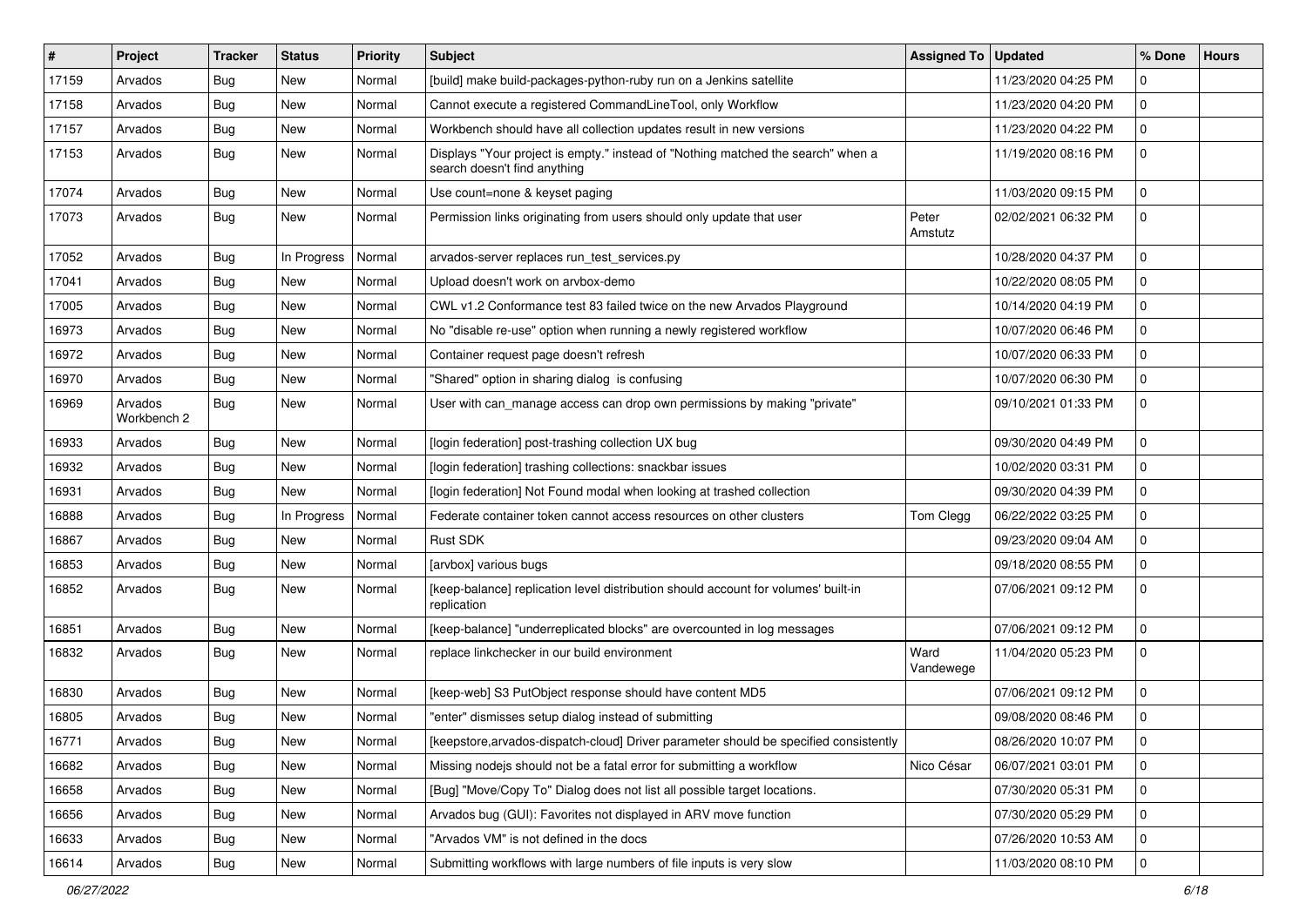| $\pmb{\#}$ | Project                | <b>Tracker</b> | <b>Status</b> | <b>Priority</b> | <b>Subject</b>                                                                                                                                                                           | <b>Assigned To</b>  | <b>Updated</b>      | % Done         | <b>Hours</b> |
|------------|------------------------|----------------|---------------|-----------------|------------------------------------------------------------------------------------------------------------------------------------------------------------------------------------------|---------------------|---------------------|----------------|--------------|
| 16566      | Arvados                | Bug            | New           | Normal          | [cli] can't create a token when using a token created with create superuser token.rb                                                                                                     |                     | 07/06/2021 09:08 PM | $\Omega$       |              |
| 16556      | Arvados                | <b>Bug</b>     | <b>New</b>    | Normal          | Template for Workflow Displaying Last Step instead of Main on Workbench                                                                                                                  |                     | 06/23/2020 01:16 AM | $\Omega$       |              |
| 16510      | Arvados                | <b>Bug</b>     | New           | Normal          | Indirectly trashed item's context menu show editable actions                                                                                                                             | Lucas Di<br>Pentima | 02/02/2021 06:33 PM | $\mathbf 0$    |              |
| 16448      | Arvados                | Bug            | <b>New</b>    | Normal          | Validation should detect input/output parameter name collisions.                                                                                                                         |                     | 05/18/2020 09:50 PM | $\mathbf 0$    |              |
| 16436      | Arvados                | <b>Bug</b>     | New           | Normal          | [install] Ensure postgresgl has en US.UTF-8 collation                                                                                                                                    |                     | 05/18/2020 03:12 PM | $\mathbf 0$    |              |
| 16426      | Arvados                | <b>Bug</b>     | New           | Normal          | [arv-put] should calculate (worst case) manifest size up front before upload, and abort<br>when it is too large                                                                          |                     | 07/06/2021 09:08 PM | $\Omega$       |              |
| 16409      | Arvados                | Bug            | New           | Normal          | User tool runs out of memory and is killed; job still reported as being successful                                                                                                       |                     | 05/06/2020 01:52 PM | $\Omega$       |              |
| 16401      | Arvados                | <b>Bug</b>     | <b>New</b>    | Normal          | Provenance graph not correctly capturing scatter/gather                                                                                                                                  |                     | 05/04/2020 12:10 PM | $\mathbf 0$    |              |
| 16400      | Arvados                | <b>Bug</b>     | New           | Normal          | Project Description editing lacks preview mode and lacks formatting instructions                                                                                                         |                     | 05/03/2020 08:50 AM | $\mathbf 0$    |              |
| 16371      | Arvados                | <b>Bug</b>     | New           | Normal          | <arvadosmodel::unresolvablecontainererror: "arvados="" docker="" image="" jobs"="" not<br="">found&gt; (req-3ni7i1prpb9v3ii8ux3b) [API: 422]</arvadosmodel::unresolvablecontainererror:> |                     | 04/25/2020 04:01 PM | $\mathbf 0$    |              |
| 16370      | Arvados                | <b>Bug</b>     | <b>New</b>    | Normal          | data collections from sub projects not listed in the workflow configurator                                                                                                               |                     | 04/25/2020 12:12 PM | $\mathbf 0$    |              |
| 16368      | Arvados                | Bug            | New           | Normal          | https://docs.arvados.org/ should redirect to https://doc.arvados.org/                                                                                                                    |                     | 04/25/2020 11:49 AM | $\Omega$       |              |
| 16367      | Arvados                | <b>Bug</b>     | New           | Normal          | forced download of arvados/jobs to client                                                                                                                                                |                     | 05/01/2020 04:19 PM | $\mathbf 0$    |              |
| 16346      | Arvados                | <b>Bug</b>     | New           | Normal          | Determine best practices for error wrapping in Go                                                                                                                                        |                     | 04/22/2020 03:26 PM | $\mathbf{0}$   |              |
| 16344      | Arvados                | Bug            | <b>New</b>    | Normal          | Better logging of token rejection                                                                                                                                                        |                     | 10/07/2020 04:07 PM | $\mathbf 0$    |              |
| 16338      | Arvados                | <b>Bug</b>     | New           | Normal          | https://workbench.lugli.arvadosapi.com/container_requests/lugli-xvhdp-moafm8p5e16<br>ul55 no way to see the CWL input object                                                             |                     | 04/18/2020 11:41 AM | $\mathbf 0$    |              |
| 16337      | Arvados                | <b>Bug</b>     | New           | Normal          | https://workbench.lugli.arvadosapi.com/collections/lugli-4zz18-z513nlpqm03hpca#Pro<br>venance_graph is empty                                                                             |                     | 04/17/2020 04:47 PM | $\mathbf{0}$   |              |
| 16335      | Arvados                | Bug            | New           | Normal          | update arvados-cwl-runner to work with Python 3.8                                                                                                                                        |                     | 04/17/2020 04:46 PM | $\mathbf 0$    |              |
| 16332      | Arvados                | <b>Bug</b>     | New           | Normal          | The user interface for approving users doesn't make sense                                                                                                                                |                     | 04/17/2020 04:43 PM | $\mathbf 0$    |              |
| 16329      | Arvados                | <b>Bug</b>     | New           | Normal          | Inconsistent upload behavior between wb1 and wb2                                                                                                                                         | Daniel Kutyła       | 06/22/2022 02:56 PM | $\Omega$       |              |
| 16251      | Arvados                | Bug            | <b>New</b>    | Normal          | Workflows unable to show inputs                                                                                                                                                          |                     | 03/13/2020 06:28 AM | $\mathbf 0$    |              |
| 16250      | Arvados                | <b>Bug</b>     | New           | Normal          | API Endpoint not found when opening advanced menu of collection                                                                                                                          |                     | 03/13/2020 06:26 AM | $\mathbf 0$    |              |
| 16249      | Arvados                | <b>Bug</b>     | New           | Normal          | Workflow does not allow entering inputs                                                                                                                                                  |                     | 03/13/2020 06:25 AM | $\mathbf 0$    |              |
| 16241      | Arvados<br>Workbench 2 | <b>Bug</b>     | New           | Normal          | Object's description display & editing is inconsistent & lacks textile support                                                                                                           |                     | 09/18/2020 02:35 PM | $\overline{0}$ |              |
| 16227      | Arvados                | <b>Bug</b>     | In Progress   | Normal          | Downloading folders gets HTML page from WebDAV not data                                                                                                                                  |                     | 06/17/2020 03:48 PM | 0              |              |
| 16226      | Arvados                | <b>Bug</b>     | New           | Normal          | should be able to view files in browser                                                                                                                                                  |                     | 07/23/2020 06:34 PM | $\mathbf 0$    |              |
| 16225      | Arvados<br>Workbench 2 | Bug            | New           | Normal          | Issues with interactively deleting project from Workbench 2 from Project Browser                                                                                                         |                     | 08/17/2020 02:24 PM | $\mathbf 0$    |              |
| 16224      | Arvados                | <b>Bug</b>     | New           | Normal          | [tests] Jenkins isn't testing the python SDK on python3                                                                                                                                  |                     | 03/06/2020 06:36 PM | 0              |              |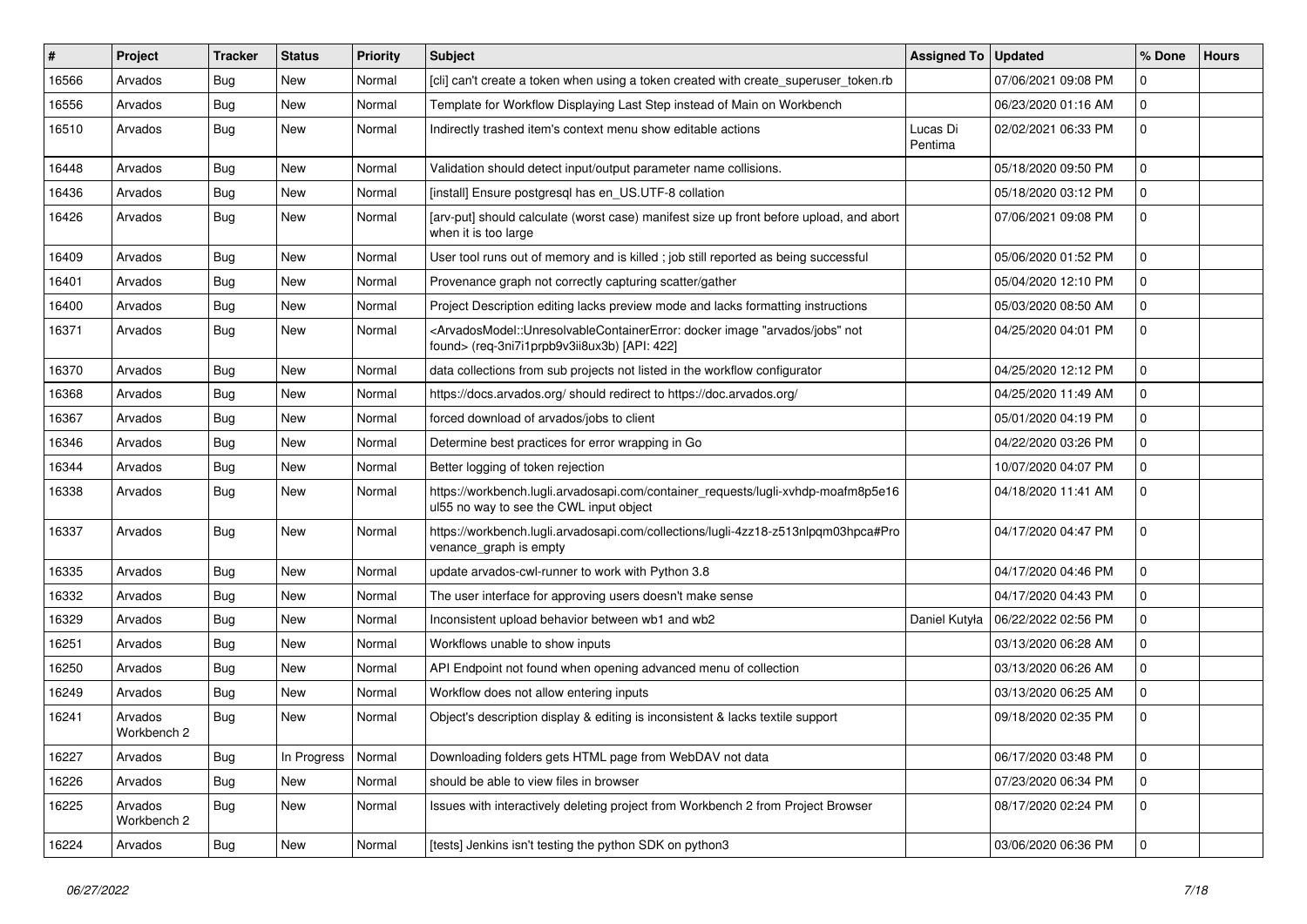| $\#$  | Project                | <b>Tracker</b> | <b>Status</b> | Priority | <b>Subject</b>                                                                      | <b>Assigned To</b> | <b>Updated</b>      | % Done      | <b>Hours</b> |
|-------|------------------------|----------------|---------------|----------|-------------------------------------------------------------------------------------|--------------------|---------------------|-------------|--------------|
| 16208 | Arvados                | Bug            | <b>New</b>    | Normal   | Workbench2 doesn't show inputs then #main object is not a Workflow                  |                    | 03/23/2022 03:55 PM | 0           |              |
| 16182 | Arvados                | Bug            | <b>New</b>    | Normal   | Prevent login from old email addresses                                              |                    | 05/18/2020 06:28 PM | $\mathbf 0$ |              |
| 16179 | Arvados                | <b>Bug</b>     | New           | Normal   | "Move/Copy To" Dialog does not list all possible target locations.                  |                    | 02/26/2020 08:48 AM | $\mathbf 0$ |              |
| 16170 | Arvados                | Bug            | New           | Normal   | Uploading of folder structure into collection is not working                        |                    | 02/24/2020 02:27 PM | $\mathbf 0$ |              |
| 16155 | Arvados                | Bug            | <b>New</b>    | Normal   | materialized_permission_view has got to go                                          |                    | 02/19/2020 09:20 PM | $\mathbf 0$ |              |
| 16130 | Arvados                | <b>Bug</b>     | New           | Normal   | Copying container request gets error                                                |                    | 10/05/2020 06:54 PM | $\mathbf 0$ |              |
| 16124 | Arvados                | <b>Bug</b>     | <b>New</b>    | Normal   | "Setup shell account" doesn't work                                                  |                    | 06/19/2020 02:35 PM | $\mathbf 0$ |              |
| 16123 | Arvados                | <b>Bug</b>     | New           | Normal   | Browsing trash produces spurious errors                                             |                    | 06/19/2020 02:33 PM | $\mathbf 0$ |              |
| 16119 | Arvados                | <b>Bug</b>     | New           | Normal   | display lingers after error                                                         |                    | 07/23/2020 06:40 PM | $\mathbf 0$ |              |
| 16114 | Arvados                | Bug            | <b>New</b>    | Normal   | "Log in as user" doesn't work                                                       |                    | 06/19/2020 02:35 PM | $\mathbf 0$ |              |
| 16102 | Arvados                | <b>Bug</b>     | New           | Normal   | User doesn't appear in user list after "New user" dialog                            |                    | 02/27/2020 06:45 PM | $\mathbf 0$ |              |
| 16087 | Arvados                | Bug            | New           | Normal   | 'No such file or directory - dot' reported when clicking on Provenance tab          |                    | 01/27/2020 05:35 PM | $\mathbf 0$ |              |
| 16078 | Arvados<br>Workbench 2 | Bug            | New           | Normal   | User page for admins doesn't work correctly                                         |                    | 02/12/2020 02:51 PM | $\mathbf 0$ |              |
| 16065 | Arvados<br>Workbench 2 | Bug            | New           | Normal   | Navigate to the newly created collection when extracting files from an existing one |                    | 06/19/2020 02:33 PM | $\mathbf 0$ |              |
| 16063 | Arvados<br>Workbench 2 | Bug            | New           | Normal   | Enhance share popup dialog design                                                   |                    | 04/14/2021 01:41 PM | $\mathbf 0$ |              |
| 16054 | Arvados<br>Workbench 2 | Bug            | New           | Normal   | Responsive layout, reflows based on window width                                    |                    | 02/12/2020 03:17 PM | $\mathbf 0$ |              |
| 16038 | Arvados<br>Workbench 2 | Bug            | New           | Normal   | Custom Enum Type in the workflow breaks the Workflow runner Wizard                  |                    | 02/12/2020 03:18 PM | l 0         |              |
| 16034 | Arvados                | Bug            | In Progress   | Normal   | ---- bookmark ---                                                                   |                    | 02/25/2020 09:28 PM | $\mathbf 0$ |              |
| 15938 | Arvados                | <b>Bug</b>     | <b>New</b>    | Normal   | [API] requesting collections via POST with _method=GET returns one result           |                    | 12/17/2019 05:51 PM | $\mathbf 0$ |              |
| 15906 | Arvados                | <b>Bug</b>     | New           | Normal   | Issues with collection manifest in Java SDK v2                                      |                    | 12/04/2019 09:06 AM | $\Omega$    |              |
| 15832 | Arvados<br>Workbench 2 | Bug            | New           | Normal   | [WB2] Add create data collection to context menu for projects                       |                    | 02/12/2020 02:56 PM | $\mathbf 0$ |              |
| 15814 | Arvados                | <b>Bug</b>     | New           | Normal   | Running a workflow from WB2 exposes secret inputs                                   | Daniel Kutyła      | 06/22/2022 02:55 PM | $\mathbf 0$ |              |
| 15798 | Arvados                | <b>Bug</b>     | <b>New</b>    | Normal   | [Workbench2] Cluster label colors                                                   |                    | 02/12/2020 03:19 PM | 0           |              |
| 15790 | Arvados                | Bug            | New           | Normal   | [Workbench2] Non-admin users can access admin pages via urls                        |                    | 02/12/2020 03:19 PM | $\mathbf 0$ |              |
| 15767 | Arvados<br>Workbench 2 | <b>Bug</b>     | New           | Normal   | "Load more" button on search results page always shows                              |                    | 02/12/2020 03:01 PM | $\mathbf 0$ |              |
| 15764 | Arvados<br>Workbench 2 | <b>Bug</b>     | New           | Normal   | Right clicking on a node in the navigation tree should select it                    |                    | 02/12/2020 03:01 PM | $\mathbf 0$ |              |
| 15763 | Arvados<br>Workbench 2 | <b>Bug</b>     | New           | Normal   | Owner field in Details pane should contain name and should link to correct location |                    | 02/12/2020 03:01 PM | 0           |              |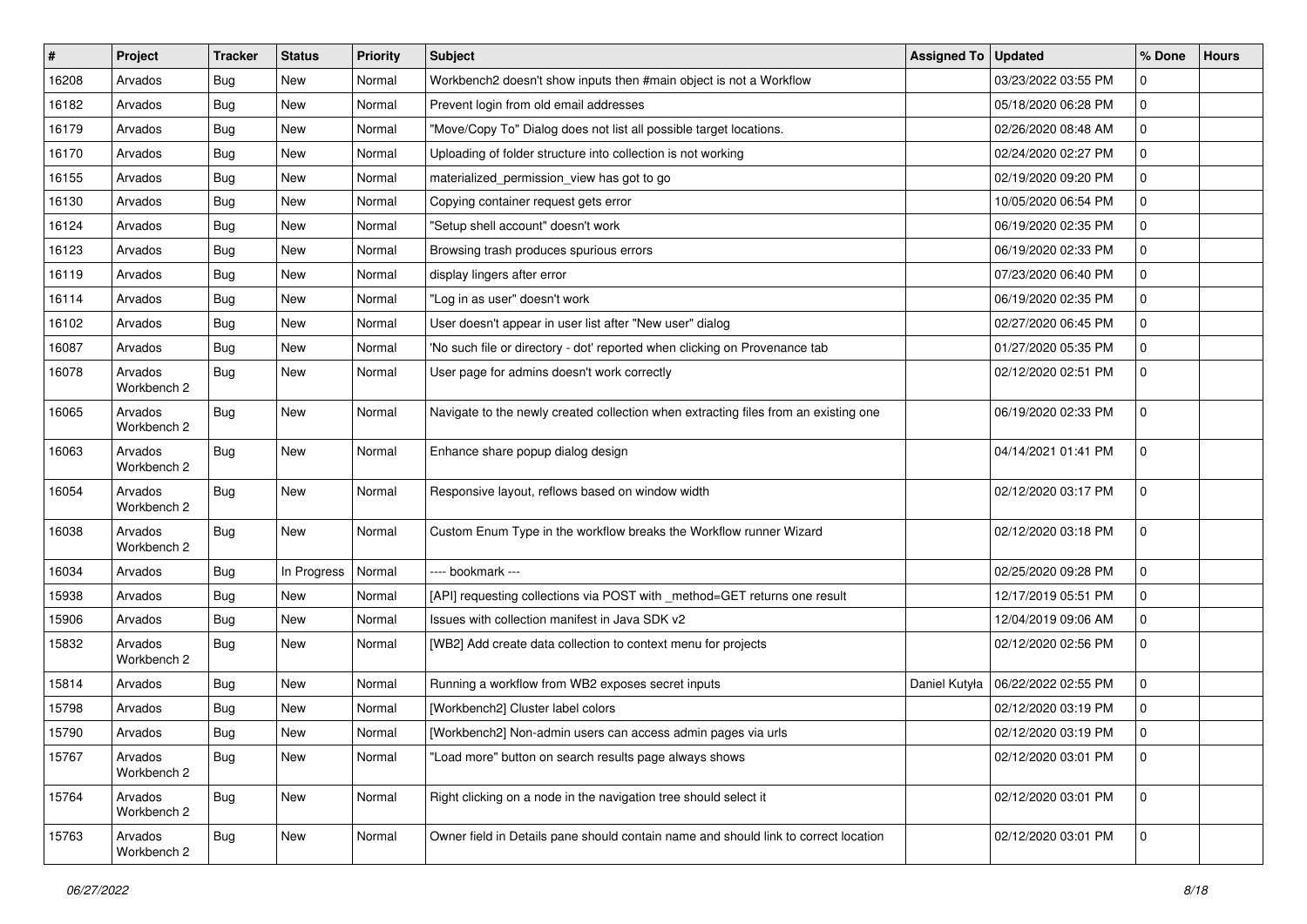| $\vert$ # | Project                | <b>Tracker</b> | <b>Status</b> | <b>Priority</b> | <b>Subject</b>                                                                                                                    | <b>Assigned To</b> | <b>Updated</b>      | % Done              | <b>Hours</b> |
|-----------|------------------------|----------------|---------------|-----------------|-----------------------------------------------------------------------------------------------------------------------------------|--------------------|---------------------|---------------------|--------------|
| 15757     | Arvados                | <b>Bug</b>     | <b>New</b>    | Normal          | [FUSE] occasional deadlock in tests.test_unmount.UnmountTest.test_replace                                                         |                    | 07/06/2021 09:12 PM | $\Omega$            |              |
| 15727     | Arvados                | Bug            | <b>New</b>    | Normal          | [FUSE] Unhandled exception while getting discovery doc                                                                            |                    | 07/06/2021 09:12 PM | $\Omega$            |              |
| 15692     | Arvados                | <b>Bug</b>     | <b>New</b>    | Normal          | [CWL] test_with_arvbox integration tests use tests inside image                                                                   |                    | 07/06/2021 09:08 PM | $\mathbf 0$         |              |
| 15650     | Arvados                | Bug            | <b>New</b>    | Normal          | Superscript element brackets showing in header                                                                                    |                    | 09/20/2019 02:31 PM | $\Omega$            |              |
| 15602     | Arvados                | Bug            | New           | Normal          | Workbench Integration tests errors                                                                                                |                    | 12/31/2019 08:35 PM | $\mathbf 0$         |              |
| 15588     | Arvados                | Bug            | <b>New</b>    | Normal          | [API] "DefaultReplication: 0" should be an error                                                                                  |                    | 07/06/2021 09:12 PM | $\mathbf 0$         |              |
| 15579     | Arvados                | <b>Bug</b>     | New           | Normal          | Staging a large number of files with "loadListing: no_listing" still takes more than 30<br>mins                                   |                    | 07/06/2021 09:08 PM | $\Omega$            |              |
| 15569     | Arvados                | Bug            | <b>New</b>    | Normal          | [WB2] Notify the user when websockets service is disabled                                                                         |                    | 02/12/2020 02:55 PM | $\Omega$            |              |
| 15557     | Arvados                | Bug            | <b>New</b>    | Normal          | [Process view] Re-run workflow                                                                                                    |                    | 03/23/2022 06:10 PM | $\Omega$            |              |
| 15537     | Arvados                | <b>Bug</b>     | New           | Normal          | Clarify that Arvados CLI tools are Linux only                                                                                     |                    | 07/06/2021 09:12 PM | $\mathsf{O}\xspace$ |              |
| 15532     | Arvados                | Bug            | New           | Normal          | [Workbench] Fiddlesticks on users activity page when jobs api disabled                                                            |                    | 08/08/2019 06:35 PM | $\mathbf 0$         |              |
| 15525     | Arvados<br>Workbench 2 | <b>Bug</b>     | <b>New</b>    | Normal          | [WB2] Copying a collection with files in subdirectories fails                                                                     |                    | 02/12/2020 04:37 PM | $\mathbf 0$         |              |
| 15503     | Arvados                | Bug            | <b>New</b>    | Normal          | Display hashes of CWL secrets in workbench                                                                                        |                    | 07/31/2019 02:16 PM | $\mathbf 0$         |              |
| 15501     | Arvados<br>Workbench 2 | Bug            | <b>New</b>    | Normal          | Update help documentation links                                                                                                   |                    | 07/30/2019 06:48 PM | $\Omega$            |              |
| 15347     | Arvados<br>Workbench 2 | Bug            | <b>New</b>    | Normal          | [Admin functionality] Admin cannot see another user's content inside the trash                                                    |                    | 02/12/2020 03:03 PM | $\Omega$            |              |
| 15215     | Arvados<br>Workbench 2 | Bug            | <b>New</b>    | Normal          | [Looking for data and advanced search] After opening collection directly from<br>autocomplete search the details are not updated. |                    | 05/09/2019 09:20 AM | $\mathbf 0$         |              |
| 15178     | Arvados                | <b>Bug</b>     | New           | Normal          | Potential security issues with Report a Problem dialog                                                                            |                    | 05/01/2019 01:57 PM | $\mathbf 0$         |              |
| 15176     | Arvados                | Bug            | New           | Normal          | Update AngularJS to a supported version                                                                                           |                    | 07/06/2021 09:12 PM | $\Omega$            |              |
| 15118     | Arvados                | Bug            | <b>New</b>    | Normal          | [keepstore] Return 5xx (not 4xx) if block is not found due to transient backend device<br>failure                                 |                    | 07/06/2021 09:08 PM | $\mathbf 0$         |              |
| 15084     | Arvados<br>Workbench 2 | Bug            | New           | Normal          | [Running a workflow] Inputs inside subprocesses are not displayed.                                                                |                    | 03/12/2020 02:11 PM | $\mathbf 0$         |              |
| 15023     | Arvados<br>Workbench 2 | Bug            | <b>New</b>    | Normal          | [Data operations] Adding no-predefined value                                                                                      |                    | 02/12/2020 02:57 PM | $\Omega$            |              |
| 15010     | Arvados<br>Workbench 2 | Bug            | New           | Normal          | Search bar filter shouldn't persist after clicking into a new project                                                             |                    | 02/12/2020 02:57 PM | 0 I                 |              |
| 15009     | Arvados<br>Workbench 2 | <b>Bug</b>     | New           | Normal          | [virtual-machines-user] bugs on the the user virtual machines page                                                                |                    | 03/21/2019 07:13 PM | $\mathbf 0$         |              |
| 14984     | Arvados<br>Workbench 2 | Bug            | <b>New</b>    | Normal          | Display command line, inputs with links to collections                                                                            |                    | 06/26/2019 06:02 PM | $\mathbf 0$         |              |
| 14972     | Arvados                | Bug            | New           | Normal          | [arv-mount] mount-tmp flag does not start in read/write mode                                                                      |                    | 03/14/2019 03:42 PM | $\mathbf 0$         |              |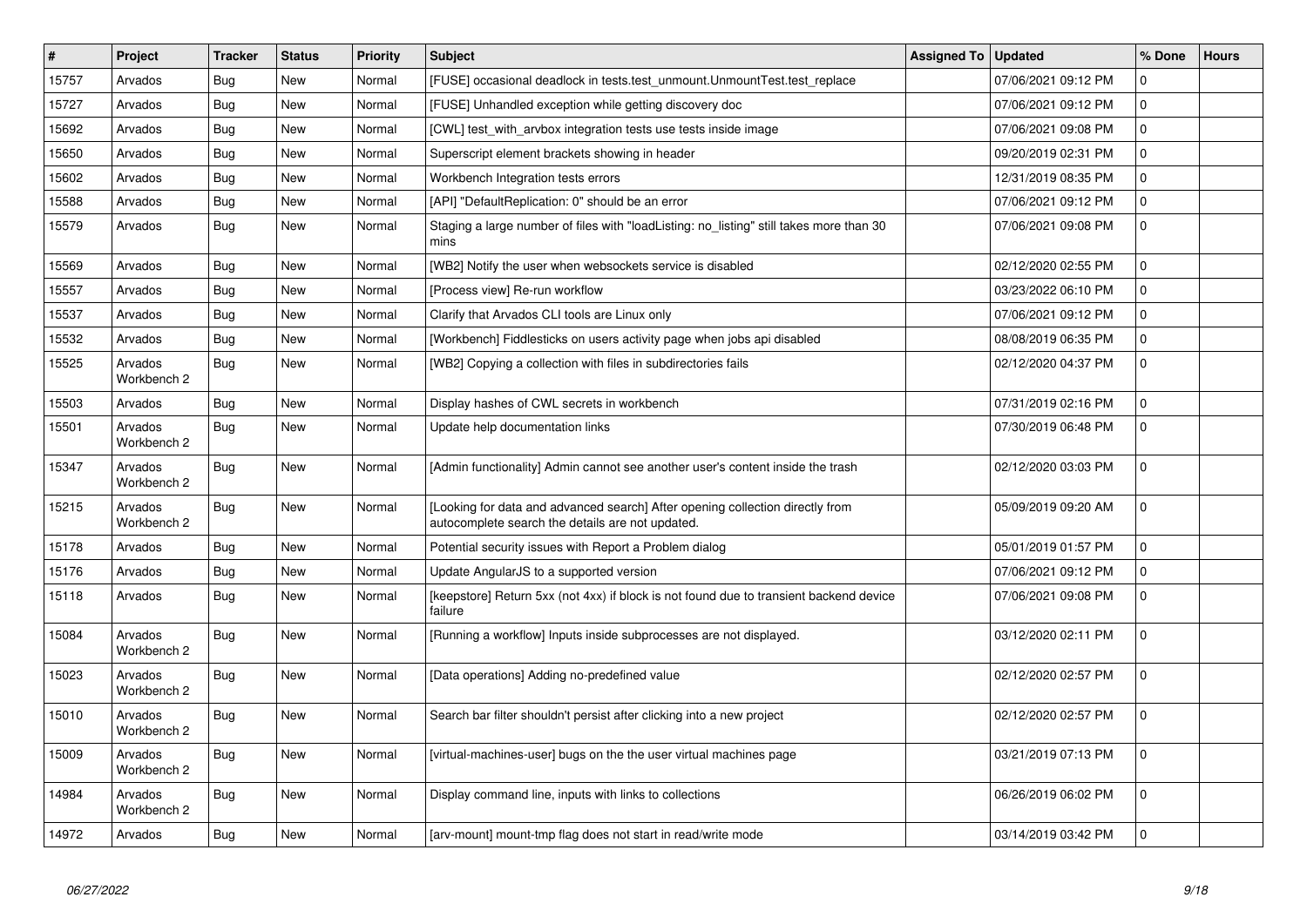| #     | Project                | <b>Tracker</b> | <b>Status</b> | <b>Priority</b> | <b>Subject</b>                                                                                                                | Assigned To      | <b>Updated</b>      | % Done      | <b>Hours</b> |
|-------|------------------------|----------------|---------------|-----------------|-------------------------------------------------------------------------------------------------------------------------------|------------------|---------------------|-------------|--------------|
| 14914 | Arvados<br>Workbench 2 | Bug            | In Progress   | Normal          | [Data operations] After adding a description on existing project "show full description"<br>is not visible until is refreshed |                  | 02/12/2020 02:57 PM | 0           |              |
| 14904 | Arvados<br>Workbench 2 | Bug            | <b>New</b>    | Normal          | [Running a workflow] Pre-defined collections do not show up in the list and cannot be<br>deselected                           |                  | 02/12/2020 02:57 PM | $\mathbf 0$ |              |
| 14882 | Arvados                | Bug            | <b>New</b>    | Normal          | Upgrading to 1.3.0-1 Error: no proxy available for cluster                                                                    |                  | 03/07/2019 02:27 PM | $\mathbf 0$ |              |
| 14782 | Arvados<br>Workbench 2 | Bug            | New           | Normal          | [Running a Workflow] Advanced Menu of a process is not working                                                                |                  | 02/12/2020 02:57 PM | $\mathbf 0$ |              |
| 14766 | Arvados                | Bug            | New           | Normal          | ResourceRequirement disk space ask should be shown in workbench / API response                                                |                  | 01/28/2019 08:54 PM | $\mathbf 0$ |              |
| 14732 | Arvados<br>Workbench 2 | Bug            | New           | Normal          | Build failed in Jenkins - new configuration                                                                                   |                  | 01/15/2019 01:50 PM | $\mathbf 0$ |              |
| 14726 | Arvados                | Bug            | New           | Normal          | [CWL] Propagating input file to output gets confusing error                                                                   |                  | 01/14/2020 02:59 PM | $\mathbf 0$ |              |
| 14710 | Arvados                | Bug            | <b>New</b>    | Normal          | [Workbench] Child containers run on federated clusters do not show up                                                         |                  | 02/12/2020 02:56 PM | $\mathbf 0$ |              |
| 14705 | Arvados                | Bug            | <b>New</b>    | Normal          | Weird container rerun on fail?                                                                                                |                  | 01/08/2019 10:12 PM | $\mathbf 0$ |              |
| 14693 | Arvados                | <b>Bug</b>     | In Progress   | Normal          | [arvbox] runsv fatal: unable to lock supervise/lock                                                                           | Peter<br>Amstutz | 05/12/2019 09:29 PM | $\mathbf 0$ |              |
| 14650 | Arvados                | Bug            | New           | Normal          | [arvados-cwl-runner] Inaccessible collection causes long traceback                                                            |                  | 07/06/2021 09:09 PM | $\mathbf 0$ |              |
| 14622 | GET-Evidence           | Bug            | <b>New</b>    | Normal          | Annotate I7g CWL pipeline                                                                                                     | Ben Carr         | 12/17/2018 02:15 PM | $\mathbf 0$ |              |
| 14509 | Arvados<br>Workbench 2 | Bug            | New           | Normal          | [Bug][Graph] Cwl graph edges are not painted                                                                                  |                  | 02/12/2020 04:02 PM | $\mathbf 0$ |              |
| 14488 | Arvados                | Bug            | <b>New</b>    | Normal          | [keepstore] Do not try to trash blocks that were already trashed in previous sweep                                            |                  | 07/06/2021 09:09 PM | $\mathbf 0$ |              |
| 14429 | Arvados                | Bug            | <b>New</b>    | Normal          | [CWL] Initial work dir error                                                                                                  |                  | 10/30/2018 08:05 PM | $\mathbf 0$ |              |
| 14405 | Arvados                | <b>Bug</b>     | New           | Normal          | [API] Avoid long-running transactions when sweeping trashed objects                                                           |                  | 07/06/2021 09:09 PM | $\mathbf 0$ |              |
| 14147 | Arvados                | Bug            | <b>New</b>    | Normal          | error page with (very) old layout on api server                                                                               |                  | 09/03/2018 06:16 PM | $\mathbf 0$ |              |
| 14117 | Arvados                | <b>Bug</b>     | New           | Normal          | c-d-s reniceAll sets nice on jobs that are not pending                                                                        |                  | 08/24/2018 11:35 AM | $\mathbf 0$ |              |
| 14116 | Arvados                | <b>Bug</b>     | <b>New</b>    | Normal          | c-d-s reniceAll does not wait for complete information on Arvados jobs                                                        |                  | 08/24/2018 02:23 AM | $\mathbf 0$ |              |
| 14115 | Arvados                | <b>Bug</b>     | New           | Normal          | c-d-s reniceAll takes a very long time and holds up SqueueChecker updates and<br>initial job submission                       |                  | 08/24/2018 01:11 PM | 0           |              |
| 14070 | Arvados                | Bug            | <b>New</b>    | Normal          | API DB needs an index on collections name                                                                                     |                  | 10/17/2018 04:21 PM | $\mathbf 0$ |              |
| 14022 | Arvados                | Bug            | <b>New</b>    | Normal          | [Tests] Timeouts causing build failures on jenkins                                                                            |                  | 08/13/2018 07:34 PM | $\mathbf 0$ |              |
| 14011 | Arvados                | <b>Bug</b>     | New           | Normal          | build/run-library.sh version_from_git function dumps environment when not in a git<br>repo                                    |                  | 08/10/2018 04:43 PM | $\mathbf 0$ |              |
| 14005 | Arvados                | Bug            | New           | Normal          | arv-copy will not create a new collection if copied within the same project                                                   |                  | 08/10/2018 01:37 PM | 0           |              |
| 13998 | Arvados                | Bug            | New           | Normal          | [keepstore] Cached block fetch for federation                                                                                 |                  | 07/06/2021 09:10 PM | $\mathbf 0$ |              |
| 13991 | Arvados                | Bug            | <b>New</b>    | Normal          | crunch-dispatch-slurm does not warn when slurm MaxJobCount reached                                                            |                  | 07/06/2021 09:10 PM | 0           |              |
| 13982 | Arvados                | <b>Bug</b>     | New           | Normal          | crunch-dispatch-slurm / Go SDK Dispatcher not able to "let go" of deleted containers                                          |                  | 07/06/2021 09:10 PM | 0           |              |
| 13981 | Arvados                | <b>Bug</b>     | New           | Normal          | Make keep-web documentation available on doc.arvados.org                                                                      |                  | 07/06/2021 09:10 PM | 0           |              |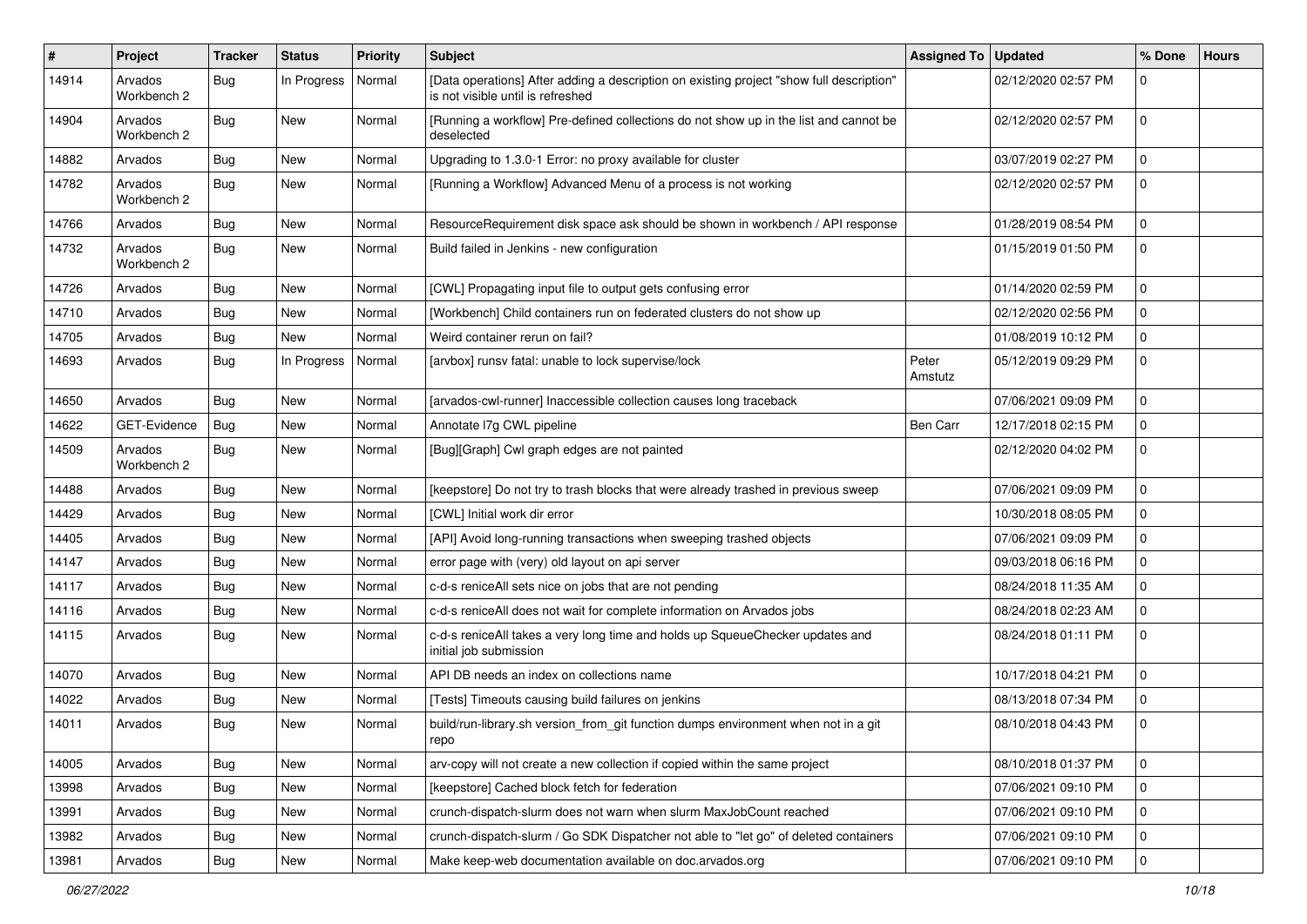| #     | Project                | Tracker    | <b>Status</b> | <b>Priority</b> | <b>Subject</b>                                                                                                                              | <b>Assigned To</b>  | <b>Updated</b>      | % Done      | <b>Hours</b> |
|-------|------------------------|------------|---------------|-----------------|---------------------------------------------------------------------------------------------------------------------------------------------|---------------------|---------------------|-------------|--------------|
| 13972 | Arvados                | <b>Bug</b> | New           | Normal          | Listing collections by PDH and name can be very slow                                                                                        |                     | 07/06/2021 09:10 PM | $\mathbf 0$ |              |
| 13960 | Arvados                | Bug        | <b>New</b>    | Normal          | Workbench takes new users to inexistant tutorial                                                                                            |                     | 07/06/2021 09:10 PM | 0           |              |
| 13956 | Arvados                | <b>Bug</b> | New           | Normal          | [keep-web] (webdav) Support COPY and MOVE between collections                                                                               |                     | 07/06/2021 09:10 PM | $\mathbf 0$ |              |
| 13916 | Arvados                | <b>Bug</b> | New           | Normal          | Discovery document inconsistencies                                                                                                          |                     | 07/06/2021 09:10 PM | $\mathbf 0$ |              |
| 13818 | Arvados                | <b>Bug</b> | New           | Normal          | [DEMO] No functions available on Arvados Workbench 2 Demo                                                                                   |                     | 07/16/2018 08:37 AM | 0           |              |
| 13813 | Arvados                | <b>Bug</b> | New           | Normal          | [CLI] arv traceback on simple timeout                                                                                                       | Lucas Di<br>Pentima | 04/28/2021 03:55 PM | $\mathbf 0$ |              |
| 13812 | Arvados                | Bug        | New           | Normal          | arv cli continues to cache broken discovery document                                                                                        |                     | 07/13/2018 09:41 PM | 0           |              |
| 13795 | Arvados                | <b>Bug</b> | <b>New</b>    | Normal          | crunch-dispatch-slurm too polite about killing containers                                                                                   |                     | 07/11/2018 11:06 PM | 0           |              |
| 13789 | Arvados                | Bug        | <b>New</b>    | Normal          | Document web socket server API (v0)                                                                                                         |                     | 07/06/2021 09:14 PM | 0           |              |
| 13772 | Arvados                | <b>Bug</b> | <b>New</b>    | Normal          | Rerunning a container_request that has a failed child CR should restart the failed CR                                                       |                     | 07/09/2018 03:39 PM | 0           |              |
| 13766 | Arvados                | Bug        | In Progress   | Normal          | [API] bug in libyaml / Pysch used by API server to parse yaml                                                                               | Peter<br>Amstutz    | 07/06/2021 09:26 PM | 50          |              |
| 13763 | Arvados                | <b>Bug</b> | New           | Normal          | [API] groups#contents response should obey caller-provided order (not sort on type<br>first)                                                |                     | 07/06/2021 09:10 PM | $\mathbf 0$ |              |
| 13758 | Arvados                | <b>Bug</b> | New           | Normal          | [Documentation] Full text search filters page                                                                                               |                     | 07/05/2018 05:06 PM | $\mathbf 0$ |              |
| 13709 | Arvados                | <b>Bug</b> | <b>New</b>    | Normal          | [[Proxy]] How to visit API service with proxy?                                                                                              |                     | 07/03/2018 11:03 AM | $\mathbf 0$ |              |
| 13685 | Arvados                | Bug        | <b>New</b>    | Normal          | support "kind": "text" for workflow and cwl inputs mounts in a-c-r                                                                          |                     | 04/22/2020 09:08 PM | 0           |              |
| 13676 | Arvados                | <b>Bug</b> | New           | Normal          | better error dialog for un-allowed repo names                                                                                               |                     | 04/22/2020 09:08 PM | 0           |              |
| 13644 | Arvados                | <b>Bug</b> | New           | Normal          | [STORAGE-CLASES] Report the storage classes used by a pipeline                                                                              |                     | 07/06/2021 09:10 PM | $\mathbf 0$ |              |
| 13636 | Arvados                | Bug        | New           | Normal          | crunch-run takes a very long time for CWL steps with large numbers of File inputs -<br>could use a new kind of mounts entry to address this |                     | 07/06/2021 09:10 PM | $\mathbf 0$ |              |
| 13630 | Arvados                | Bug        | New           | Normal          | locking api_client_authorizations for update can deadlock<br>ContainersController#update                                                    |                     | 04/22/2020 09:08 PM | $\mathbf 0$ |              |
| 13607 | Arvados                | <b>Bug</b> | <b>New</b>    | Normal          | [arv-mount] avoid excessive memory consumption of idle arv-mounts                                                                           |                     | 07/06/2021 09:10 PM | 0           |              |
| 13564 | Arvados<br>Workbench 2 | <b>Bug</b> | New           | Normal          | [Workbench] Uploader should have a timeout                                                                                                  |                     | 02/12/2020 02:57 PM | $\mathbf 0$ |              |
| 13515 | Arvados                | Bug        | New           | Normal          | keepproxy memory usage limit?                                                                                                               |                     | 04/22/2020 08:54 PM | $\mathbf 0$ |              |
| 13454 | Arvados                | Bug        | <b>New</b>    | Normal          | [Documentation] Add how to work with IGV and keep                                                                                           |                     | 04/22/2020 08:53 PM | 0           |              |
| 13422 | Arvados                | Bug        | New           | Normal          | High cache thrashing should warn the user that their job will take longer than<br>expected                                                  |                     | 04/22/2020 08:53 PM | $\mathbf 0$ |              |
| 13418 | Arvados                | Bug        | New           | Normal          | Python SDK must have docstrings for all public interfaces                                                                                   |                     | 07/06/2021 09:10 PM | $\mathbf 0$ |              |
| 13351 | Arvados                | Bug        | In Progress   | Normal          | Benchmark container_request creation and see if there are opportunities for<br>optimization                                                 | Peter<br>Amstutz    | 07/06/2021 09:14 PM | $\mathbf 0$ |              |
| 13343 | Arvados                | Bug        | In Progress   | Normal          | arvbox warn if running as root or on OS X                                                                                                   | Peter<br>Amstutz    | 07/06/2021 09:14 PM | 100         |              |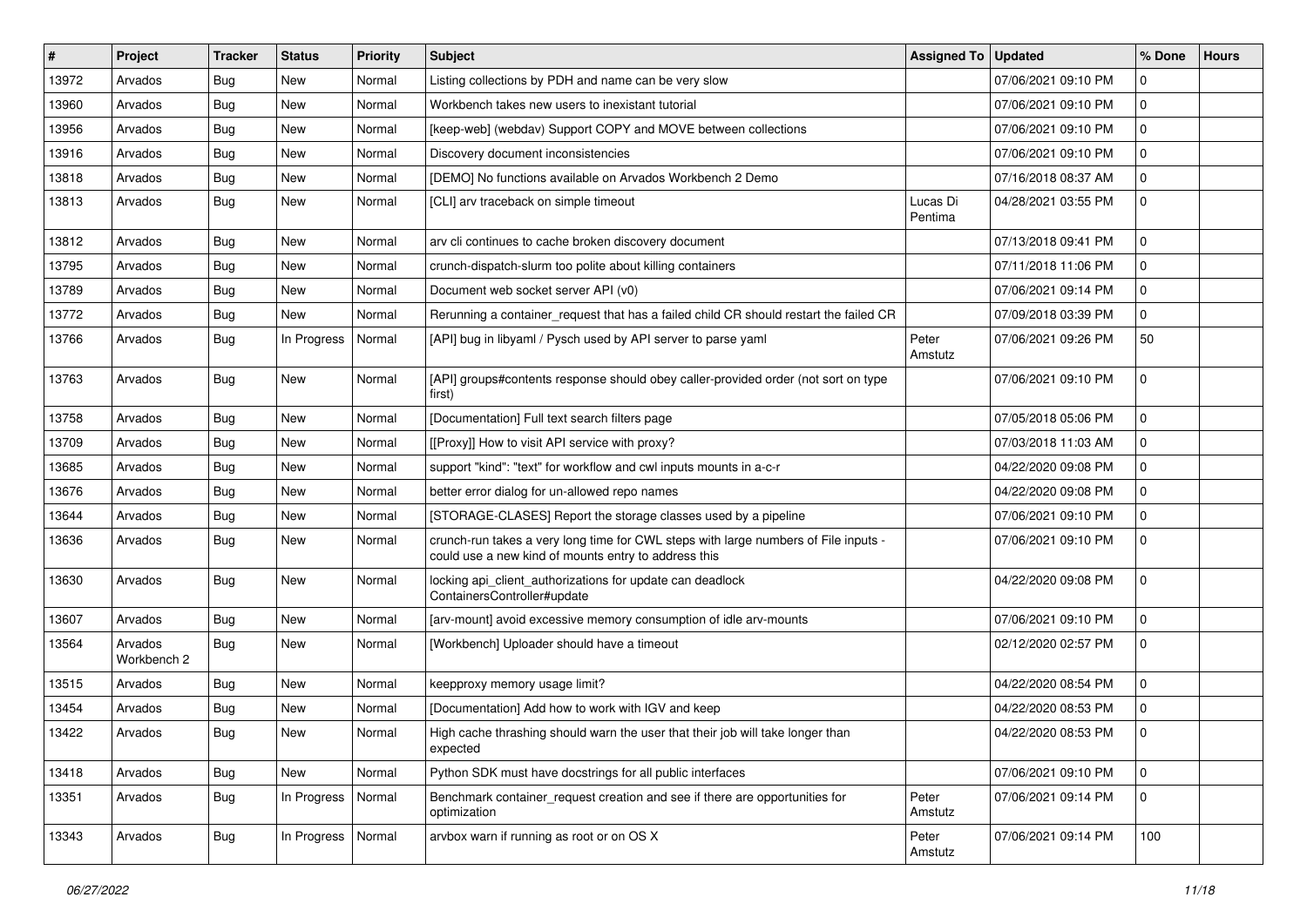| #     | Project   | <b>Tracker</b> | <b>Status</b> | Priority | <b>Subject</b>                                                                                                                          | <b>Assigned To</b> | <b>Updated</b>      | % Done       | <b>Hours</b> |
|-------|-----------|----------------|---------------|----------|-----------------------------------------------------------------------------------------------------------------------------------------|--------------------|---------------------|--------------|--------------|
| 13322 | Arvados   | <b>Bug</b>     | New           | Normal   | keepstore -help entry for -dump-config is unclear                                                                                       |                    | 07/06/2021 09:14 PM | $\mathbf 0$  |              |
| 13305 | Arvados   | <b>Bug</b>     | <b>New</b>    | Normal   | keepstore starts returning 401 Unauthorized in the middle of a workflow                                                                 |                    | 03/03/2020 07:24 PM | 0            |              |
| 13252 | Arvados   | <b>Bug</b>     | New           | Normal   | [CWL] RunInSingleContainer requirement errors on DockerRequirement even when<br>no such requirement is specified                        |                    | 03/03/2020 07:24 PM | $\mathbf{0}$ |              |
| 13162 | Arvados   | <b>Bug</b>     | <b>New</b>    | Normal   | [SDKs] Remove arvadosclient and keepclient libraries                                                                                    |                    | 07/06/2021 09:10 PM | 0            |              |
| 13144 | Arvados   | <b>Bug</b>     | New           | Normal   | [SDKs] Wean all components off old arvadosclient and keepclient libraries                                                               |                    | 06/22/2022 02:55 PM | $\mathbf{0}$ |              |
| 13142 | Arvados   | <b>Bug</b>     | New           | Normal   | crunch-dispatch-slurm uses a surprising number of file descriptors, and stops<br>dispatching when it gets a "too many open files" error |                    | 07/06/2021 09:15 PM | 100          |              |
| 13102 | Arvados   | <b>Bug</b>     | New           | Normal   | containers are not reused unless runtime constraints (including RAM) match exactly                                                      |                    | 07/06/2021 09:10 PM | 0            |              |
| 13053 | Arvados   | Bug            | In Progress   | Normal   | [CWL] discover_secondary_files not processing expressions                                                                               |                    | 02/08/2018 03:44 PM | $\mathbf{0}$ |              |
| 13047 | Arvados   | <b>Bug</b>     | New           | Normal   | Log apiClientAuth UUIDs in keep-web, keepproxy, etc.                                                                                    |                    | 02/07/2018 07:07 PM | 0            |              |
| 13005 | Arvados   | <b>Bug</b>     | New           | Normal   | [Crunch2] All stdout gets the same timestamp and other logging problems                                                                 |                    | 07/06/2021 09:10 PM | $\mathbf 0$  |              |
| 12990 | Arvados   | <b>Bug</b>     | In Progress   | Normal   | [FUSE] Access shared/ is inefficient                                                                                                    | Peter<br>Amstutz   | 07/06/2021 09:22 PM | $\mathbf 0$  |              |
| 12951 | Lightning | <b>Bug</b>     | New           | Normal   | FastJ aggregation into SGLF takes too much memory                                                                                       |                    | 04/30/2019 05:38 PM | $\mathbf 0$  |              |
| 12903 | Arvados   | Bug            | New           | Normal   | arvados-cwl-runner only loads cwl \$import directives when run with `--local`                                                           |                    | 02/28/2018 08:31 PM | 0            |              |
| 12873 | Arvados   | <b>Bug</b>     | New           | Normal   | arvados-cwl-runner does not allow keep locators in command line input arguments                                                         |                    | 02/12/2020 02:45 PM | 0            |              |
| 12854 | Arvados   | Bug            | <b>New</b>    | Normal   | [crunchstat-summary] broken option for skip child jobs?                                                                                 |                    | 07/06/2021 09:10 PM | 0            |              |
| 12791 | Arvados   | Bug            | New           | Normal   | [API] fix race between arrival of trash time and next sweep                                                                             |                    | 07/06/2021 09:11 PM | $\mathbf 0$  |              |
| 12684 | Arvados   | <b>Bug</b>     | New           | Normal   | [Python SDK] Retry on HTTP 5xx errors                                                                                                   |                    | 07/06/2021 09:10 PM | $\mathbf 0$  |              |
| 12558 | Arvados   | <b>Bug</b>     | New           | Normal   | [Workbench] Bad dashboard time formatting - 60m == 1h                                                                                   |                    | 07/06/2021 09:16 PM | 0            |              |
| 12510 | Arvados   | <b>Bug</b>     | New           | Normal   | [API] Don't create an index if it exists already. Will break install if we manually added<br>it,                                        |                    | 07/06/2021 09:16 PM | $\mathbf 0$  |              |
| 12465 | Arvados   | Bug            | New           | Normal   | [crunchv2] Improve crunch-run environment reporting                                                                                     |                    | 07/06/2021 09:16 PM | 0            |              |
| 12360 | Arvados   | <b>Bug</b>     | <b>New</b>    | Normal   | Document how to add EBS tmp disk to nodemanager configuration                                                                           |                    | 07/06/2021 09:18 PM | 0            |              |
| 12349 | Arvados   | <b>Bug</b>     | New           | Normal   | [API] Validate container requests "output_path must be in a writable mount"                                                             |                    | 09/27/2017 04:15 PM | $\mathbf{0}$ |              |
| 12331 | Arvados   | <b>Bug</b>     | New           | Normal   | [CWL] Does not distinguish between keep references to File and Directory when<br>selected in Workbench template                         |                    | 07/06/2021 09:18 PM | $\mathbf 0$  |              |
| 12295 | Arvados   | Bug            | New           | Normal   | [nodemanager] Only looking at first 100 queued jobs                                                                                     |                    | 07/06/2021 09:18 PM | 0            |              |
| 12245 | Lightning | <b>Bug</b>     | New           | Normal   | pasta rotini-fastj does not handle tagset without ending newline                                                                        |                    | 04/30/2019 06:07 PM | 0            |              |
| 12198 | Arvados   | Bug            | New           | Normal   | Copying a project with a docker image doesn't copy the docker metadata                                                                  |                    | 07/06/2021 09:11 PM | $\mathbf 0$  |              |
| 12178 | Arvados   | Bug            | New           | Normal   | Activating an account (setting is_active from false to true) does not email the new<br>user                                             |                    | 07/06/2021 09:11 PM | 0            |              |
| 12170 | Arvados   | Bug            | New           | Normal   | crunch-run handling non-group readable files in output directory                                                                        |                    | 07/06/2021 09:19 PM | 0            |              |
| 12082 | Arvados   | Bug            | New           | Normal   | [SDKs] Improve wording of Keep error messages in Python SDK                                                                             |                    | 07/06/2021 09:19 PM | $\mathbf 0$  |              |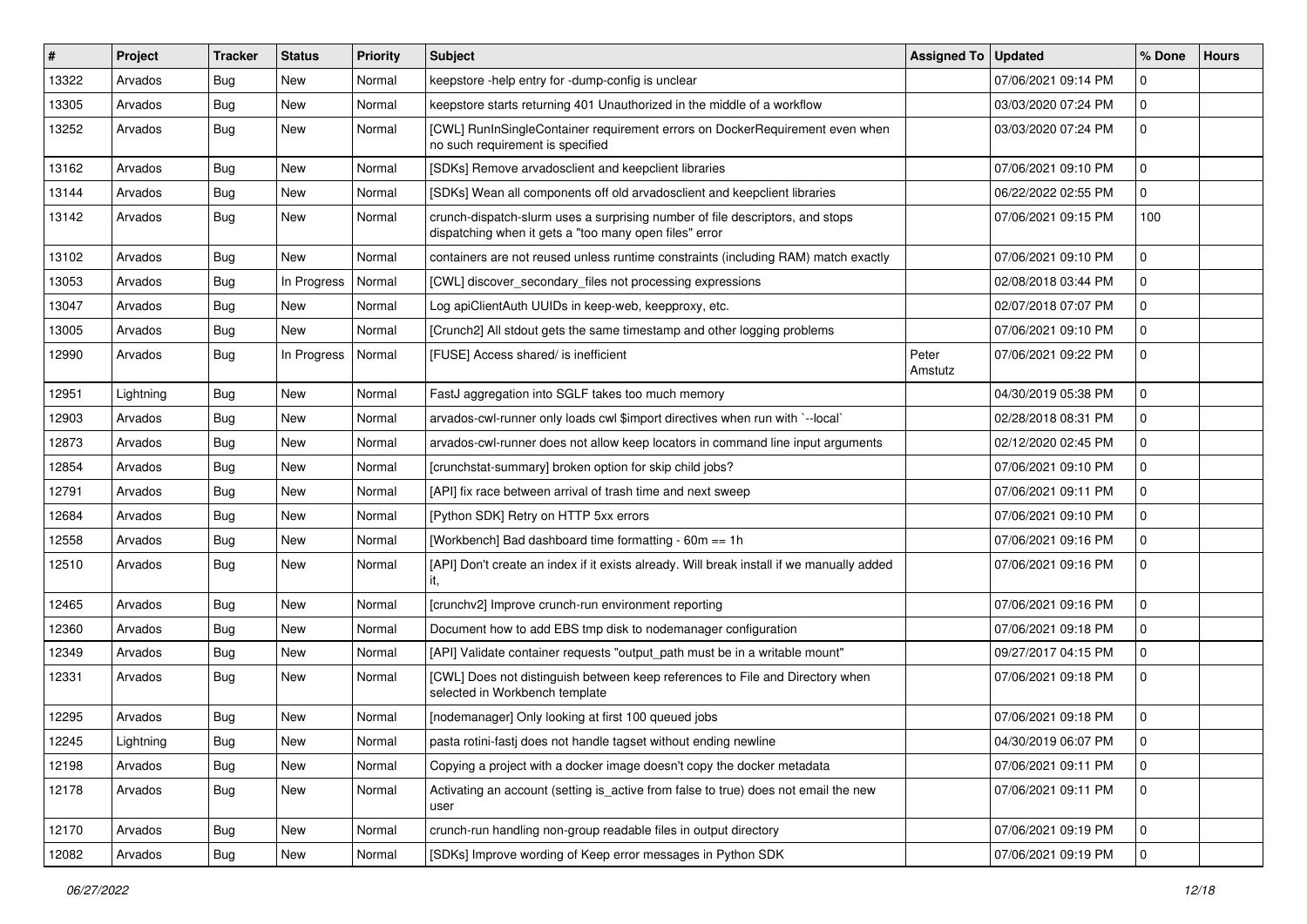| #     | Project  | Tracker    | <b>Status</b> | <b>Priority</b> | Subject                                                                                                                                                           | Assigned To | <b>Updated</b>      | % Done      | <b>Hours</b> |
|-------|----------|------------|---------------|-----------------|-------------------------------------------------------------------------------------------------------------------------------------------------------------------|-------------|---------------------|-------------|--------------|
| 11863 | Arvados  | <b>Bug</b> | New           | Normal          | [Go] CLI programs should exit 0 after giving -help                                                                                                                |             | 07/06/2021 09:21 PM | $\Omega$    |              |
| 11716 | Arvados  | <b>Bug</b> | New           | Normal          | [Workbench] The sort order of items on /pipeline_instances and /container_requests<br>page is incorrect                                                           |             | 07/06/2021 09:21 PM | $\mathbf 0$ |              |
| 11691 | Arvados  | Bug        | New           | Normal          | Using cwl, when you obtain files (file objects) from a directory listing they lose some<br>fields when compare to files listed in cwl doc                         |             | 07/06/2021 09:22 PM | $\mathbf 0$ |              |
| 11680 | Arvados  | <b>Bug</b> | New           | Normal          | [Workbench] Provenance graph consolidates scatter steps                                                                                                           |             | 07/06/2021 09:22 PM | $\mathbf 0$ |              |
| 11679 | Arvados  | <b>Bug</b> | New           | Normal          | [Workbench] Logs containers with undefined exit code                                                                                                              | Tom Clegg   | 07/06/2021 09:22 PM | $\mathbf 0$ |              |
| 11669 | Arvados  | Bug        | In Progress   | Normal          | [Crunch2] crunch-dispatch-slurm hits scancel too much                                                                                                             |             | 07/06/2021 09:22 PM | 0           |              |
| 11625 | Arvados  | Bug        | New           | Normal          | [Workbench] Ensure that running processes are visible on the dashboard                                                                                            |             | 07/06/2021 09:10 PM | $\Omega$    |              |
| 11609 | Arvados  | Bug        | New           | Normal          | [Workbench] A cancelled container request page should show the "Re-run" button                                                                                    |             | 07/06/2021 09:22 PM | $\mathbf 0$ |              |
| 11593 | Arvados  | <b>Bug</b> | New           | Normal          | [API] [Workbench] config option serve static assets to serve static files                                                                                         |             | 07/06/2021 09:22 PM | $\mathbf 0$ |              |
| 11581 | Arvados  | Bug        | New           | Normal          | a-c-r should log the command used to run the pipeline                                                                                                             |             | 07/06/2021 09:22 PM | $\mathbf 0$ |              |
| 11556 | Arvados  | Bug        | <b>New</b>    | Normal          | occasional API server badness: 'incomplete response received from application'                                                                                    |             | 07/06/2021 09:22 PM | $\mathbf 0$ |              |
| 11553 | Arvados  | Bug        | New           | Normal          | [FUSE] Writable fuse creating conflicts with itself                                                                                                               |             | 07/06/2021 09:23 PM | $\mathbf 0$ |              |
| 11548 | Arvados  | <b>Bug</b> | <b>New</b>    | Normal          | workbench needs to handle API server timeouts better                                                                                                              |             | 07/06/2021 09:23 PM | $\mathbf 0$ |              |
| 11547 | Arvados  | Bug        | New           | Normal          | [API] Excessive memory and time consumed by API and dispatch when container<br>fields (like "mounts") are large                                                   |             | 07/06/2021 09:23 PM | $\mathbf 0$ |              |
| 11531 | Arvados  | Bug        | New           | Normal          | [API] clean up stale/conflicting dns data from deleted node records                                                                                               |             | 07/06/2021 09:23 PM | $\mathbf 0$ |              |
| 11523 | Arvados  | <b>Bug</b> | New           | Normal          | User activity page takes too long to load                                                                                                                         |             | 07/06/2021 09:23 PM | $\mathbf 0$ |              |
| 11520 | Arvados  | Bug        | New           | Normal          | "arv collection list" command parsing allows invalid lines                                                                                                        |             | 07/06/2021 09:23 PM | $\mathbf 0$ |              |
| 11519 | Arvados  | Bug        | In Progress   | Normal          | arv-get should abort on ctrl/C                                                                                                                                    |             | 07/06/2021 09:17 PM | $\mathbf 0$ |              |
| 11460 | Arvados  | <b>Bug</b> | In Progress   | Normal          | [SDK] avoid interfering with socket open/close - use pycurl sockoptfunction instead of<br>opensocketfunction                                                      | Tom Clegg   | 07/06/2021 09:23 PM | $\mathbf 0$ |              |
| 11405 | Arvados  | Bug        | New           | Normal          | [arv-put] Lumpy / slow upload                                                                                                                                     |             | 07/06/2021 09:23 PM | $\mathbf 0$ |              |
| 11396 | Arvados  | <b>Bug</b> | <b>New</b>    | Normal          | Network saturation                                                                                                                                                |             | 07/06/2021 09:24 PM | $\mathbf 0$ |              |
| 11296 | Arvados  | Bug        | New           | Normal          | [arv-put] bad progress indicator                                                                                                                                  |             | 07/06/2021 09:24 PM | $\mathbf 0$ |              |
| 11261 | Arvados  | <b>Bug</b> | New           | Normal          | [API] full text search on pipeline_instances table is extremely slow (wrong index?)                                                                               |             | 07/06/2021 09:24 PM | $\mathbf 0$ |              |
| 11260 | Arvados  | <b>Bug</b> | New           | Normal          | [API] "arv group contents" produces a 404 error (seems to POST instead of GET?)                                                                                   |             | 07/06/2021 09:24 PM | $\mathbf 0$ |              |
| 11238 | Arvados  | <b>Bug</b> | New           | Normal          | job_task creation fails with ApiError - HttpError 422 - ActiveRecord::StatementInvalid:<br>PG::InternalError: ERROR: invalid memory alloc request size 1718630765 |             | 07/06/2021 09:24 PM | $\mathbf 0$ |              |
| 11222 | Arvados  | <b>Bug</b> | New           | Normal          | Docker load time on compute node is too long                                                                                                                      |             | 07/06/2021 09:24 PM | 0           |              |
| 11157 | Arvados  | <b>Bug</b> | New           | Normal          | [arv-put] When debug mode is active, report the cache file name being to be used                                                                                  |             | 07/07/2021 05:25 PM | 0           |              |
| 11154 | Arvados  | Bug        | New           | Normal          | [Docs] Migrate install docs from command line flags to YAML configs (keepproxy,<br>keep-web)                                                                      |             | 07/07/2021 05:25 PM | $\mathbf 0$ |              |
| 11152 | Tapestry | <b>Bug</b> | New           | Normal          | "There are 4 third party activities currently seeking participants." - but there are 5                                                                            |             | 02/22/2017 05:40 PM | $\mathbf 0$ |              |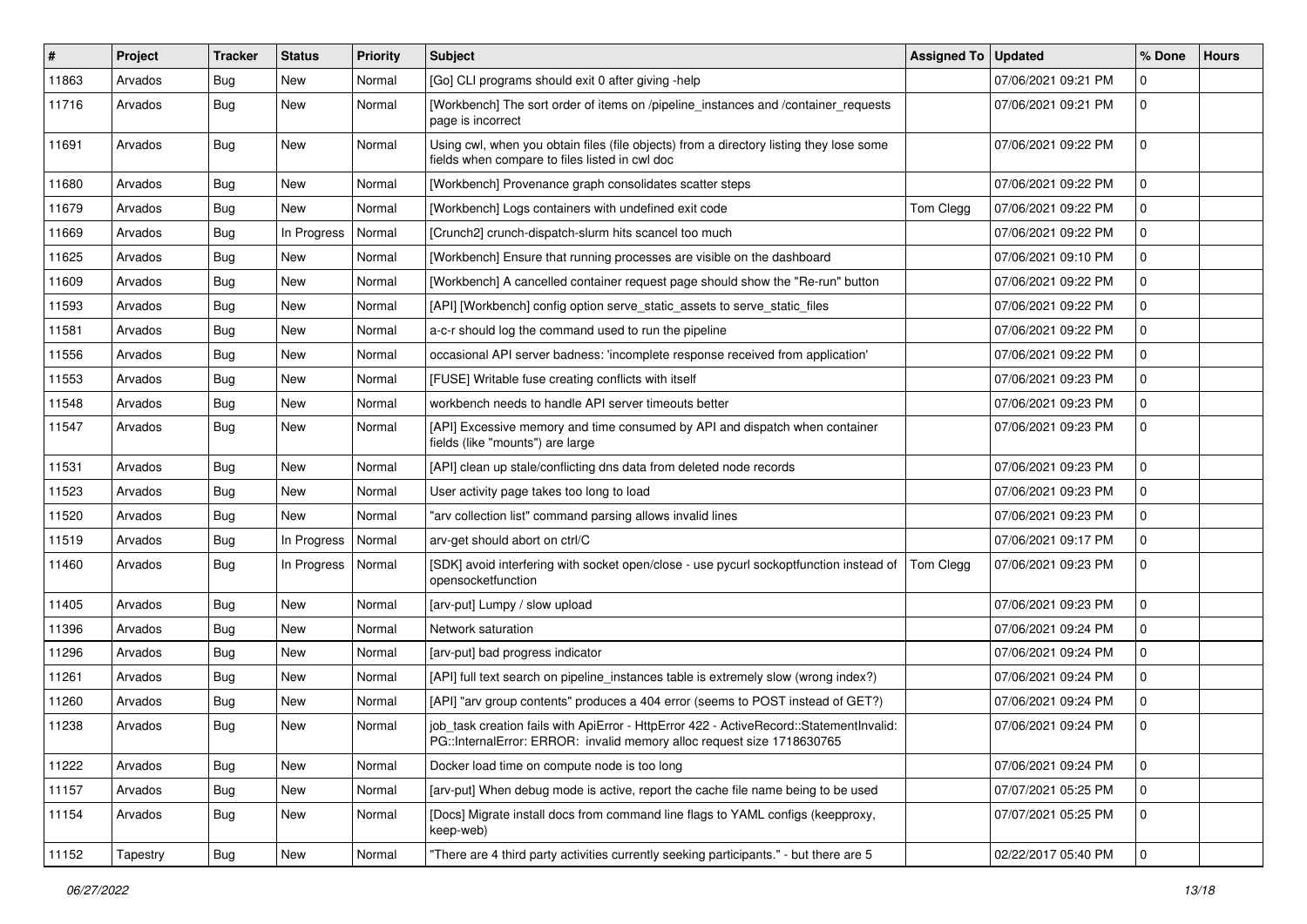| $\#$  | Project | <b>Tracker</b> | <b>Status</b> | <b>Priority</b> | <b>Subject</b>                                                                                                              | Assigned To | <b>Updated</b>      | % Done              | <b>Hours</b> |
|-------|---------|----------------|---------------|-----------------|-----------------------------------------------------------------------------------------------------------------------------|-------------|---------------------|---------------------|--------------|
| 11148 | Arvados | Bug            | New           | Normal          | [Crunch2] Propagate dispatch error messages (e.g., sbatch fails) to user via<br>logs/websocket                              |             | 07/07/2021 05:25 PM | $\Omega$            |              |
| 11137 | Arvados | <b>Bug</b>     | <b>New</b>    | Normal          | apt-get upgrade arvados-api-server on Ubuntu 12.04 did not update crunch-job                                                |             | 07/07/2021 05:25 PM | $\Omega$            |              |
| 11093 | Arvados | Bug            | <b>New</b>    | Normal          | "arv keep service create" should go to an editor.                                                                           |             | 07/07/2021 05:25 PM | $\mathbf 0$         |              |
| 11027 | Arvados | Bug            | <b>New</b>    | Normal          | [Crunchv2] python thread error after job success                                                                            |             | 07/07/2021 05:26 PM | $\mathbf 0$         |              |
| 11026 | Arvados | Bug            | <b>New</b>    | Normal          | "Run a example test" Button.                                                                                                |             | 07/07/2021 05:26 PM | $\mathbf 0$         |              |
| 11013 | Arvados | Bug            | New           | Normal          | [WB] 'Used by' tab empty when no graph is available                                                                         |             | 07/07/2021 05:26 PM | $\mathbf 0$         |              |
| 10978 | Arvados | Bug            | <b>New</b>    | Normal          | [CWL] Avoid using "+" char in mount paths                                                                                   |             | 07/07/2021 05:26 PM | $\mathbf 0$         |              |
| 10955 | Arvados | <b>Bug</b>     | <b>New</b>    | Normal          | arvados-cli gem dependency error                                                                                            |             | 07/07/2021 05:26 PM | $\mathbf 0$         |              |
| 10948 | Arvados | Bug            | <b>New</b>    | Normal          | [Workbench] Live stats should use consistent coloring for graphs                                                            |             | 07/07/2021 05:26 PM | $\mathbf 0$         |              |
| 10946 | Arvados | Bug            | New           | Normal          | [Docs] [SDKs] Mention in API docs and discovery doc that destroy=delete and<br>index=list                                   |             | 07/07/2021 05:26 PM | $\mathbf 0$         |              |
| 10809 | Arvados | Bug            | <b>New</b>    | Normal          | [Workbench] Don't create manifest with 0 length chunk                                                                       |             | 07/07/2021 06:21 PM | $\mathbf 0$         |              |
| 10794 | Arvados | Bug            | New           | Normal          | [keepstore] Refactor volume Get/Put funcs to BlockReader/BlockWriter interfaces                                             |             | 07/07/2021 06:21 PM | $\mathbf 0$         |              |
| 10729 | Arvados | Bug            | New           | Normal          | [Crunch2] Propagate error messages if sbatch command succeeds but crunch-run<br>can't run (or can't log to the Arvados API) |             | 07/07/2021 06:21 PM | $\mathbf{0}$        |              |
| 10721 | Arvados | Bug            | <b>New</b>    | Normal          | [Docs] Missing docker_image link classes from API docs                                                                      |             | 07/07/2021 06:21 PM | $\Omega$            |              |
| 10718 | Arvados | <b>Bug</b>     | <b>New</b>    | Normal          | add a --user-script option to install-arvados-jobs-image                                                                    |             | 07/07/2021 06:21 PM | $\Omega$            |              |
| 10715 | Arvados | <b>Bug</b>     | <b>New</b>    | Normal          | [Workbench] "Public pipelines" on help menu links to wiki, not local public pipelines                                       |             | 07/07/2021 06:21 PM | $\mathbf 0$         |              |
| 10708 | Arvados | <b>Bug</b>     | <b>New</b>    | Normal          | [Crunch2] crunch-run fails trying to set swappiness on ubuntu 1204 kernel                                                   |             | 07/07/2021 06:21 PM | $\mathbf 0$         |              |
| 10705 | Arvados | Bug            | <b>New</b>    | Normal          | [Crunch2] [API] return a more specific 422 error message when a client calls<br>containers#unlock without having the lock   |             | 07/07/2021 06:21 PM | $\mathbf 0$         |              |
| 10696 | Arvados | Bug            | New           | Normal          | [CWL] Tries to run docker inside container where docker is not available, gives<br><b>IOError</b>                           |             | 07/07/2021 06:21 PM | $\mathbf 0$         |              |
| 10689 | Arvados | Bug            | New           | Normal          | Crunch1 jobs should still work on a slurm setup configured for Crunch2                                                      |             | 07/07/2021 06:21 PM | 0                   |              |
| 10650 | Arvados | <b>Bug</b>     | <b>New</b>    | Normal          | [Python SDK] Document undocumented methods in RichCollectionBase                                                            |             | 07/07/2021 06:21 PM | $\mathbf 0$         |              |
| 10614 | Arvados | <b>Bug</b>     | <b>New</b>    | Normal          | [CWL] a-c-r maximum recursion depth exceeded error                                                                          |             | 07/07/2021 06:21 PM | $\mathbf 0$         |              |
| 10584 | Arvados | <b>Bug</b>     | <b>New</b>    | Normal          | [FUSE] high memory consumption (possible leak) in long-running arv-mount                                                    |             | 07/06/2021 09:21 PM | 50                  |              |
| 10571 | Arvados | <b>Bug</b>     | <b>New</b>    | Normal          | services/nodemanager test_time_timout failing                                                                               |             | 07/07/2021 06:21 PM | $\mathbf{0}$        |              |
| 10566 | Arvados | <b>Bug</b>     | <b>New</b>    | Normal          | arvbox destroy fails because some files are owned by root                                                                   |             | 07/07/2021 06:21 PM | $\mathbf 0$         |              |
| 10561 | Arvados | <b>Bug</b>     | <b>New</b>    | Normal          | sometimes `arvbox reboot test` gets stuck asking for a sudo password                                                        |             | 07/07/2021 06:21 PM | $\mathsf{O}\xspace$ |              |
| 10554 | Arvados | <b>Bug</b>     | New           | Normal          | Collection file count & size information don't get dynamically updated on collection<br>update                              |             | 07/07/2021 06:21 PM | $\mathbf 0$         |              |
| 10552 | Arvados | <b>Bug</b>     | New           | Normal          | arvados-git-httpd returns error '500' (Internal Server Error) when a request is not<br>authorized                           |             | 07/07/2021 06:21 PM | $\Omega$            |              |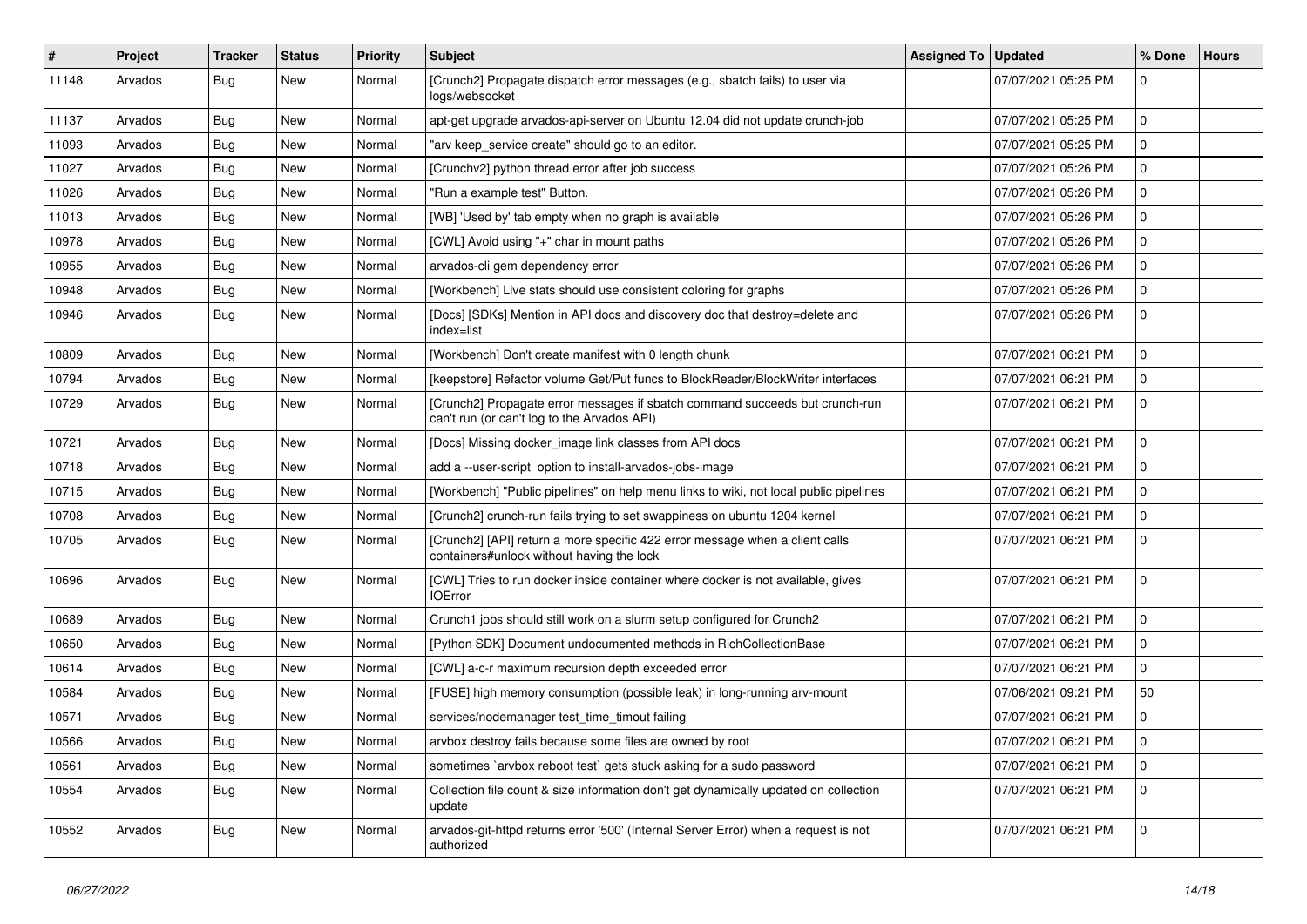| #     | Project | Tracker    | <b>Status</b> | <b>Priority</b> | <b>Subject</b>                                                                                                                                                                                                                                                           | <b>Assigned To</b> | <b>Updated</b>      | % Done       | <b>Hours</b> |
|-------|---------|------------|---------------|-----------------|--------------------------------------------------------------------------------------------------------------------------------------------------------------------------------------------------------------------------------------------------------------------------|--------------------|---------------------|--------------|--------------|
| 10545 | Arvados | <b>Bug</b> | New           | Normal          | arvbox loops forever when something goes wrong                                                                                                                                                                                                                           | Joshua<br>Randall  | 07/07/2021 06:21 PM | $\Omega$     |              |
| 10543 | Arvados | <b>Bug</b> | <b>New</b>    | Normal          | implement approximate (estimated) counts for API list method                                                                                                                                                                                                             |                    | 07/07/2021 06:21 PM | $\Omega$     |              |
| 10535 | Arvados | Bug        | New           | Normal          | test suite hangs (in arvbox) in sdk/python test_callback                                                                                                                                                                                                                 | Joshua<br>Randall  | 07/07/2021 06:22 PM | 100          |              |
| 10532 | Arvados | Bug        | New           | Normal          | Multiple links with the same relevant information can be created                                                                                                                                                                                                         |                    | 07/07/2021 06:22 PM | $\mathbf 0$  |              |
| 10531 | Arvados | Bug        | New           | Normal          | [crunchstat-summary] HTML plots should be a superset of text format output                                                                                                                                                                                               |                    | 07/07/2021 06:22 PM | 0            |              |
| 10514 | Arvados | Bug        | <b>New</b>    | Normal          | [crunch-job] use docker instead of docker.io                                                                                                                                                                                                                             |                    | 07/07/2021 06:22 PM | $\mathbf 0$  |              |
| 10469 | Arvados | Bug        | <b>New</b>    | Normal          | Multiple virtual machines with the same hostname can be created                                                                                                                                                                                                          |                    | 07/07/2021 06:22 PM | $\mathbf 0$  |              |
| 10445 | Arvados | Bug        | New           | Normal          | [SDKs] Fix memory leak in Python SDK Collection class                                                                                                                                                                                                                    |                    | 07/07/2021 06:22 PM | $\mathbf 0$  |              |
| 10444 | Arvados | Bug        | New           | Normal          | [Performance][Workbench] While in a resource #show page, switching between tabs<br>results in fetching the object again from API server. This can cause unacceptable<br>amount of latency for large objects such as large pipeline instances and also to<br>collections. |                    | 07/07/2021 06:22 PM | $\mathbf 0$  |              |
| 10408 | Arvados | Bug        | New           | Normal          | 4xphq keep balance api request causes oom on api server                                                                                                                                                                                                                  |                    | 07/07/2021 06:22 PM | $\mathbf 0$  |              |
| 10390 | Arvados | Bug        | New           | Normal          | crunchstat-summary should explain why "(no report generated)" when possible                                                                                                                                                                                              |                    | 07/06/2021 09:11 PM | $\mathbf 0$  |              |
| 10337 | Arvados | Bug        | New           | Normal          | remove the need of yum reinstall from the installation/upgrade of Rails based<br>components                                                                                                                                                                              |                    | 07/07/2021 06:22 PM | $\mathbf 0$  |              |
| 10327 | Arvados | Bug        | <b>New</b>    | Normal          | arvados-cwl-runner fails to find secondaryFiles                                                                                                                                                                                                                          |                    | 07/07/2021 06:22 PM | $\mathbf 0$  |              |
| 10319 | Arvados | Bug        | <b>New</b>    | Normal          | [Workbench] list of logins in the admin page isn't showing all logins                                                                                                                                                                                                    |                    | 07/07/2021 06:22 PM | 0            |              |
| 10298 | Arvados | <b>Bug</b> | New           | Normal          | [Crunch2] [API] Accept collection UUID or PDH as container_image in a container<br>request                                                                                                                                                                               |                    | 07/06/2021 09:11 PM | $\mathbf 0$  |              |
| 10296 | Arvados | Bug        | New           | Normal          | [Centos7] [google_api_python_client] packaging with wrong permissions                                                                                                                                                                                                    |                    | 07/07/2021 06:22 PM | $\Omega$     |              |
| 10265 | Arvados | Bug        | New           | Normal          | [Workbench] Pipeline instance shows wrong button labels in tab area                                                                                                                                                                                                      |                    | 07/07/2021 06:22 PM | $\mathbf{0}$ |              |
| 10206 | Arvados | <b>Bug</b> | New           | Normal          | [CWL] arvados-cwl-runner may not be handling input files on keep mount correctly                                                                                                                                                                                         |                    | 07/07/2021 06:23 PM | $\mathbf{0}$ |              |
| 10182 | Arvados | Bug        | New           | Normal          | Provide more reasonable error messages for memory issues during container<br>dispatch                                                                                                                                                                                    |                    | 07/07/2021 06:23 PM | $\mathbf{0}$ |              |
| 10177 | Arvados | Bug        | <b>New</b>    | Normal          | Confusing job duration reporting                                                                                                                                                                                                                                         |                    | 07/07/2021 06:23 PM | $\mathbf 0$  |              |
| 10170 | Arvados | Bug        | <b>New</b>    | Normal          | [Workbench] Jobs on dashboard say "No output" even when they have output                                                                                                                                                                                                 |                    | 07/07/2021 06:23 PM | $\mathbf 0$  |              |
| 10142 | Arvados | Bug        | <b>New</b>    | Normal          | [Workbench] Ability to add group from Groups admin page                                                                                                                                                                                                                  |                    | 07/07/2021 06:23 PM | $\mathbf 0$  |              |
| 10127 | Arvados | Bug        | <b>New</b>    | Normal          | [API] In each request log entry, report time spent getting current permission graph                                                                                                                                                                                      |                    | 07/07/2021 06:23 PM | $\mathbf{0}$ |              |
| 10097 | Arvados | Bug        | <b>New</b>    | Normal          | Python RichCollectionbase's find or create() method callers may assume that found<br>object is of "create type" type                                                                                                                                                     |                    | 07/07/2021 06:23 PM | 0            |              |
| 10096 | Arvados | Bug        | New           | Normal          | RichCollectionBase's get src target method would crash if "source" argument is not<br>basestring and "target path" is empty.                                                                                                                                             |                    | 07/07/2021 06:23 PM | $\mathbf{0}$ |              |
| 10084 | Arvados | <b>Bug</b> | New           | Normal          | keep-balance reporting large numbers of replicas lost                                                                                                                                                                                                                    |                    | 07/07/2021 06:23 PM | $\mathbf 0$  |              |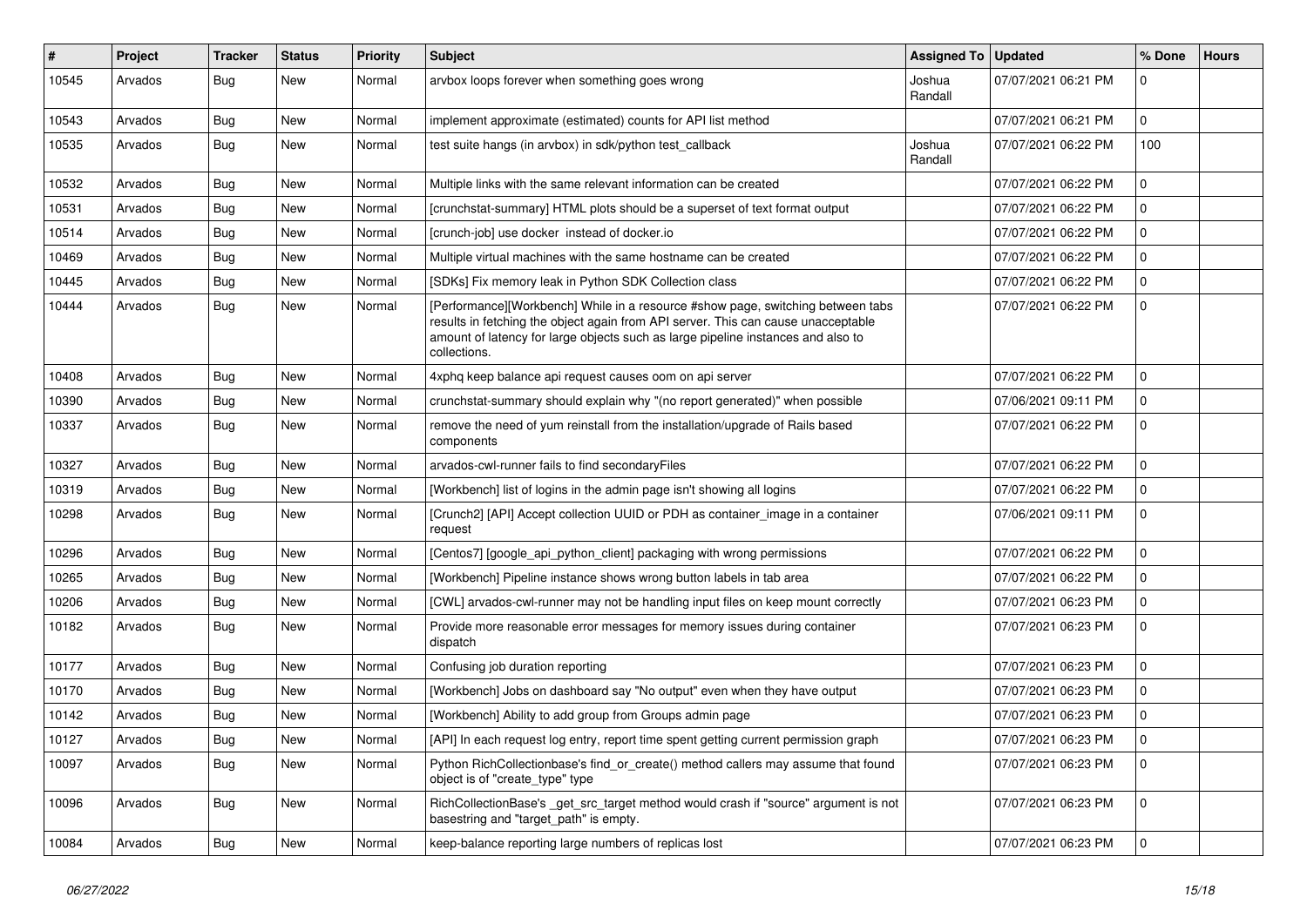| #     | Project  | <b>Tracker</b> | <b>Status</b> | <b>Priority</b> | Subject                                                                                                             | Assigned To   Updated |                     | % Done      | <b>Hours</b> |
|-------|----------|----------------|---------------|-----------------|---------------------------------------------------------------------------------------------------------------------|-----------------------|---------------------|-------------|--------------|
| 10018 | Arvados  | <b>Bug</b>     | <b>New</b>    | Normal          | [Workbench] Double-clicking "show version" link causes modal deadlock                                               |                       | 07/07/2021 06:23 PM | 0           |              |
| 10008 | Arvados  | Bug            | <b>New</b>    | Normal          | [SDKs] [Python] When reading data through Collection et al., signatures should<br>refresh automatically when needed |                       | 07/07/2021 06:23 PM | 100         |              |
| 9989  | Arvados  | Bug            | New           | Normal          | [SDKs] Python SDK should use a more recent version of the google api client library                                 |                       | 07/07/2021 06:23 PM | $\mathbf 0$ |              |
| 9985  | Arvados  | Bug            | <b>New</b>    | Normal          | [Testing] TestErrorDuringRsync_FakeDstKeepservers                                                                   |                       | 07/07/2021 06:23 PM | $\mathbf 0$ |              |
| 9969  | Arvados  | <b>Bug</b>     | In Progress   | Normal          | [Crunch2] [API] Permit container [request] with empty command (run default docker<br>command)                       |                       | 07/07/2021 06:23 PM | $\mathbf 0$ |              |
| 9967  | Arvados  | Bug            | New           | Normal          | [keep-balance] Do not delete blocks referenced by collections with<br>replication desired=0                         | <b>Tom Morris</b>     | 07/07/2021 06:23 PM | $\mathbf 0$ |              |
| 9965  | Arvados  | Bug            | <b>New</b>    | Normal          | [CWL][Crunch][Crunch2] crunchrunner should ignore hidden directories when<br>uploading to keep                      | <b>Tom Morris</b>     | 07/07/2021 06:23 PM | $\mathbf 0$ |              |
| 9964  | Arvados  | Bug            | <b>New</b>    | Normal          | [CWL][Crunch2][Crunch] crunchrunner should use CWL globs to output data to keep                                     | <b>Tom Morris</b>     | 07/07/2021 06:23 PM | $\mathbf 0$ |              |
| 9936  | Arvados  | Bug            | <b>New</b>    | Normal          | Workbench file upload should allow the selection of directories                                                     |                       | 07/07/2021 06:23 PM | $\mathbf 0$ |              |
| 9929  | Arvados  | Bug            | New           | Normal          | [SDK] portable manifest text() normalizes manifest, breaks CollectionReader() round<br>trip                         |                       | 07/07/2021 06:23 PM | $\mathbf 0$ |              |
| 9921  | Arvados  | <b>Bug</b>     | <b>New</b>    | Normal          | [SDKs] Python SDK duplicates resource attributes in top level of params                                             |                       | 07/07/2021 06:23 PM | $\mathbf 0$ |              |
| 9870  | Arvados  | <b>Bug</b>     | New           | Normal          | [FUSE] arv-mount installation documentation not working                                                             |                       | 07/07/2021 06:23 PM | $\mathbf 0$ |              |
| 9755  | Arvados  | <b>Bug</b>     | <b>New</b>    | Normal          | [CWL] Creating intermediate folders in working directory (fails in cwl-runner)                                      |                       | 07/07/2021 06:23 PM | $\mathbf 0$ |              |
| 9750  | Arvados  | Bug            | New           | Normal          | [Workbench] UI should advance to new step when user submits their input                                             |                       | 07/07/2021 06:23 PM | $\mathbf 0$ |              |
| 9732  | Arvados  | <b>Bug</b>     | New           | Normal          | [FUSE] performance issues stat() in python                                                                          |                       | 07/07/2021 06:23 PM | $\mathbf 0$ |              |
| 9672  | Tapestry | Bug            | <b>New</b>    | Normal          | Install extension to allow password reset on RT                                                                     |                       | 07/27/2016 04:54 PM | $\mathbf 0$ |              |
| 9659  | Arvados  | <b>Bug</b>     | New           | Normal          | [CWL] Jobs crash when arvados/jobs:latest is not suitable to run CWL jobs                                           |                       | 07/07/2021 06:23 PM | 0           |              |
| 9630  | Arvados  | Bug            | New           | Normal          | [Crunch2] crunch-dispatch-slurm can't successfully dispatch work when run from a<br>directory it can't write to     |                       | 07/07/2021 06:23 PM | $\mathbf 0$ |              |
| 9443  | Arvados  | Bug            | New           | Normal          | [keep-rsync] Rename "replications" to "replicas"                                                                    |                       | 07/07/2021 06:23 PM | $\Omega$    |              |
| 9363  | Arvados  | Bug            | <b>New</b>    | Normal          | [keep-balance] Avoid deleting recently-referenced blocks                                                            |                       | 07/06/2021 09:12 PM | $\mathbf 0$ |              |
| 9244  | Arvados  | <b>Bug</b>     | New           | Normal          | [FUSE] .arvados#collection is missing or outdated after writing inside collection                                   |                       | 07/07/2021 06:25 PM | 0           |              |
| 9144  | Arvados  | <b>Bug</b>     | New           | Normal          | [SDKs] Can't `arv get` a collection by PDH                                                                          |                       | 07/07/2021 06:25 PM | $\mathbf 0$ |              |
| 9143  | Arvados  | <b>Bug</b>     | <b>New</b>    | Normal          | [API] Trying to update a collection by PDH raises a NoMethodError                                                   |                       | 07/07/2021 06:25 PM | 0           |              |
| 9141  | Arvados  | <b>Bug</b>     | New           | Normal          | [SDKs] Bad use of RetryLoop in events.py                                                                            |                       | 07/07/2021 06:25 PM | $\mathbf 0$ |              |
| 8901  | Arvados  | Bug            | <b>New</b>    | Normal          | [Workbench] The "Log" tab should have an notification that the job has been queued                                  |                       | 07/07/2021 06:25 PM | $\mathbf 0$ |              |
| 8873  | Arvados  | Bug            | New           | Normal          | [Docs] file_names Collection field is undocumented                                                                  |                       | 07/07/2021 06:25 PM | $\mathbf 0$ |              |
| 8869  | Arvados  | Bug            | New           | Normal          | [Crunch] Job was repeatedly retried on same bad compute node until abandoned                                        |                       | 07/07/2021 06:25 PM | $\mathbf 0$ |              |
| 8830  | Arvados  | <b>Bug</b>     | New           | Normal          | [Workbench] No user profile should be required in the default configuration                                         |                       | 07/07/2021 06:25 PM | 0           |              |
| 8669  | Arvados  | <b>Bug</b>     | New           | Normal          | [SDKs] PySDK fails to load CAs for SSL verification when run inside Conda                                           |                       | 07/07/2021 06:25 PM | $\mathbf 0$ |              |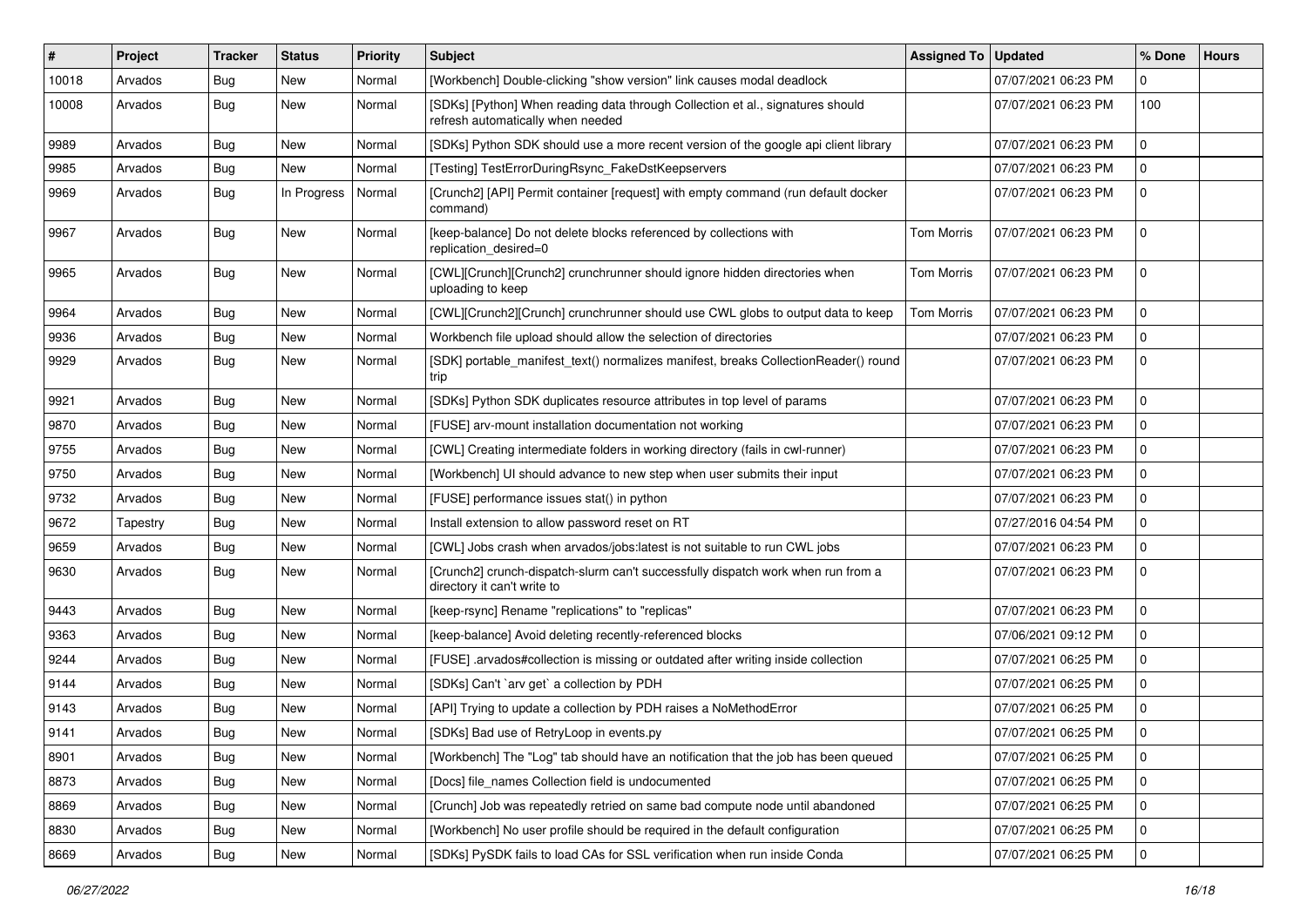| $\sharp$ | Project  | <b>Tracker</b> | <b>Status</b> | Priority | <b>Subject</b>                                                                                     | Assigned To       | <b>Updated</b>      | % Done      | <b>Hours</b> |
|----------|----------|----------------|---------------|----------|----------------------------------------------------------------------------------------------------|-------------------|---------------------|-------------|--------------|
| 8638     | Arvados  | <b>Bug</b>     | New           | Normal   | [API] List queries using "distinct" option return incorrect number of items_available              |                   | 07/07/2021 06:25 PM | 0           |              |
| 8621     | Arvados  | <b>Bug</b>     | <b>New</b>    | Normal   | [Wiki] Clean up Computation_and_Pipeline_Processing page                                           |                   | 07/07/2021 06:25 PM | $\mathbf 0$ |              |
| 8538     | Arvados  | <b>Bug</b>     | New           | Normal   | [Workbench/API] Does not derive key name from comments with whitespace                             |                   | 07/07/2021 06:25 PM | 0           |              |
| 8504     | Arvados  | <b>Bug</b>     | Feedback      | Normal   | [Workbench] Times out before API server loading active pipeline instances                          | Joshua<br>Randall | 07/07/2021 06:25 PM | $\mathbf 0$ |              |
| 8399     | Arvados  | <b>Bug</b>     | New           | Normal   | [Workbench] Doesn't explain why a job can't be cancelled                                           |                   | 07/07/2021 06:25 PM | 0           |              |
| 8388     | Arvados  | <b>Bug</b>     | In Progress   | Normal   | [SDKs] WebSocketClient Exception 'NoneType' object is not callable                                 |                   | 07/07/2021 06:25 PM | $\mathbf 0$ |              |
| 8387     | Arvados  | <b>Bug</b>     | New           | Normal   | [Docs] Many tutorial instructions are wrong outside Curoverse clusters                             |                   | 07/07/2021 06:25 PM | 0           |              |
| 8386     | Arvados  | <b>Bug</b>     | New           | Normal   | [Workbench] Many shell node instructions are wrong outside Curoverse clusters                      |                   | 07/07/2021 06:25 PM | $\mathbf 0$ |              |
| 8349     | Arvados  | <b>Bug</b>     | New           | Normal   | [Docs] keep-web runit script depends on sudo configuration                                         |                   | 07/07/2021 06:27 PM | $\mathbf 0$ |              |
| 8346     | Arvados  | <b>Bug</b>     | New           | Normal   | [API] Bad compute node address detection on private networks                                       |                   | 07/07/2021 06:27 PM | 0           |              |
| 8322     | Tapestry | <b>Bug</b>     | New           | Normal   | Specimens showing up in profile but not in "/specimens" page                                       |                   | 01/29/2016 08:17 PM | $\mathbf 0$ |              |
| 8317     | Arvados  | <b>Bug</b>     | New           | Normal   | [Provenance Tracking] jobs refer to collections by uuids, not pdh                                  |                   | 07/07/2021 06:27 PM | 0           |              |
| 8315     | Arvados  | <b>Bug</b>     | New           | Normal   | [SDKs] arv-copy fails to copy a Docker image specified with repo:tag syntax                        |                   | 07/07/2021 06:27 PM | 0           |              |
| 8294     | Arvados  | <b>Bug</b>     | New           | Normal   | [FUSE] arv-mount usage message shows incorrect order for [--exec ] option                          |                   | 07/07/2021 06:27 PM | $\mathbf 0$ |              |
| 8254     | Arvados  | <b>Bug</b>     | New           | Normal   | Add Gantt chart for pipeline optimization                                                          |                   | 07/07/2021 06:27 PM | 0           |              |
| 8195     | Arvados  | <b>Bug</b>     | New           | Normal   | [API] [Workbench] config:check catches and reports YAML parsing errors                             |                   | 07/07/2021 06:27 PM | $\mathbf 0$ |              |
| 8155     | Tapestry | <b>Bug</b>     | New           | Normal   | Fix bulk mail "send" link                                                                          |                   | 01/07/2016 05:30 PM | 0           |              |
| 8148     | Arvados  | <b>Bug</b>     | New           | Normal   | [FUSE] When we give up trying to write a block, the next operation on the file should<br>fail      |                   | 07/07/2021 06:27 PM | $\mathbf 0$ |              |
| 8121     | Arvados  | <b>Bug</b>     | New           | Normal   | [CRUNCH] Fail gracefully when arvados repo doesn't exists                                          |                   | 07/07/2021 06:27 PM | $\mathbf 0$ |              |
| 8065     | Arvados  | <b>Bug</b>     | New           | Normal   | Out of memory when using arv-copy not handled gracefully                                           |                   | 07/07/2021 06:27 PM | $\mathbf 0$ |              |
| 7977     | Arvados  | <b>Bug</b>     | <b>New</b>    | Normal   | get rid of dependencies python-pyasn1 python-pyasn1-modules                                        |                   | 07/07/2021 06:27 PM | $\mathbf 0$ |              |
| 7880     | Arvados  | <b>Bug</b>     | New           | Normal   | [Crunch] crunch-dispatch should run the bundled version of crunch-job specified by<br>Gemfile.lock |                   | 07/07/2021 06:27 PM | $\mathbf 0$ |              |
| 7826     | Tapestry | <b>Bug</b>     | New           | Normal   | Make sure that datasets which are served from Keep via get-evidence have<br>collections            |                   | 02/07/2016 08:10 PM | $\mathbf 0$ |              |
| 7823     | Arvados  | Bug            | New           | Normal   | ubuntu package libarvados-perl should depend on libcrypt-ssleay-perl                               |                   | 07/07/2021 06:27 PM | $\mathbf 0$ |              |
| 7743     | Arvados  | <b>Bug</b>     | New           | Normal   | [Workbench] Hide file preview buttons when preview isn't possible with current<br>keep-web config  |                   | 07/07/2021 06:27 PM | $\mathbf 0$ |              |
| 7725     | Arvados  | <b>Bug</b>     | New           | Normal   | [Keep-store] make keep-store lookup token at runtime like keep-proxy does                          |                   | 07/07/2021 06:27 PM | $\mathbf 0$ |              |
| 7695     | Arvados  | <b>Bug</b>     | New           | Normal   | [API] Accept collection UUID as a job's docker image constraint                                    |                   | 07/07/2021 06:27 PM | $\mathbf 0$ |              |
| 7673     | Tapestry | <b>Bug</b>     | New           | Normal   | OH integration token appears to time out after a while, user is presented with 'refresh<br>token'  |                   | 10/28/2015 04:18 PM | $\mathbf 0$ |              |
| 7660     | Arvados  | Bug            | New           | Normal   | [SDKs] PySDK one_task_per_input_file should support a num_retries argument                         |                   | 07/07/2021 06:27 PM | $\mathbf 0$ |              |